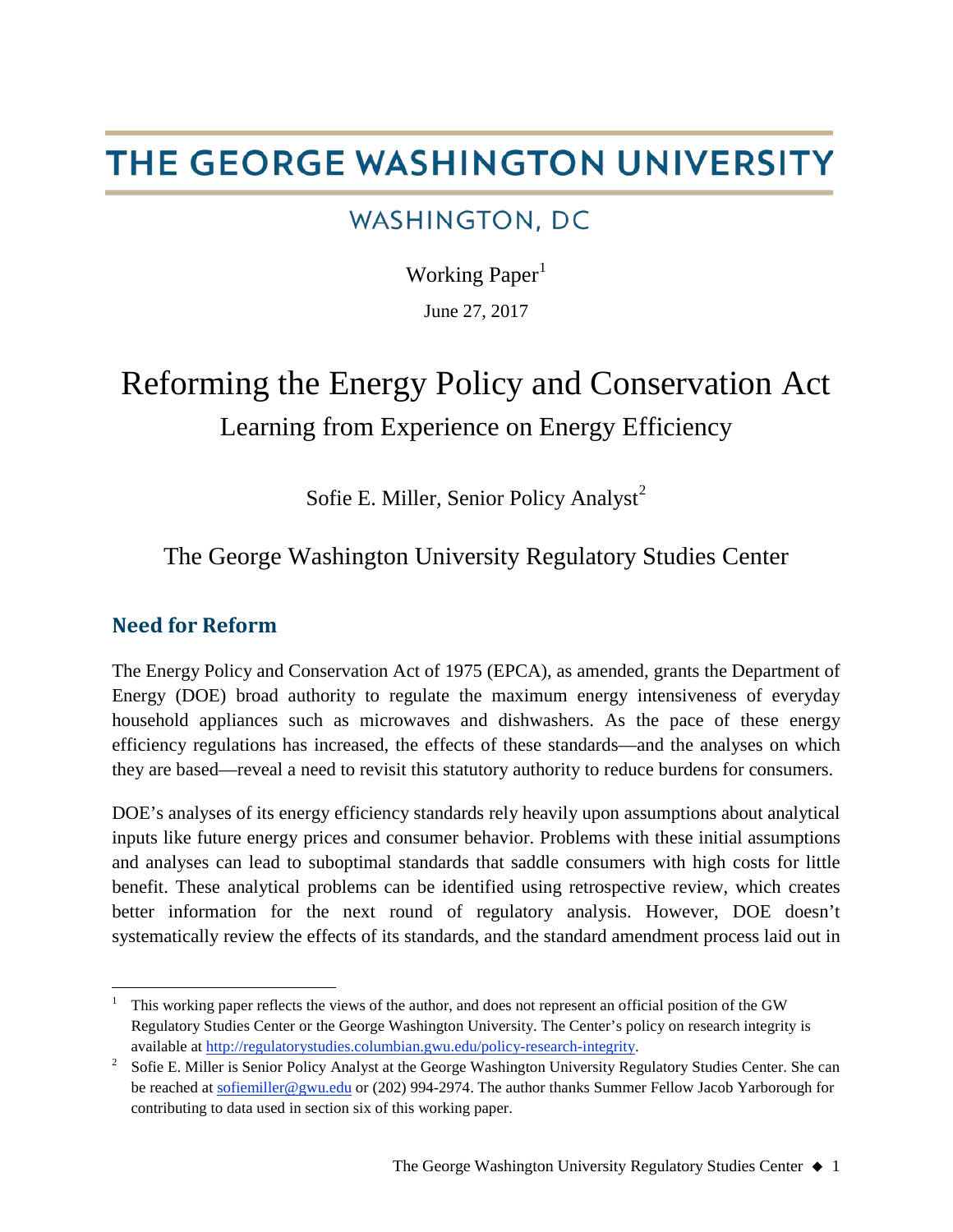EPCA doesn't allow time to learn from previous rules before pursuing new standards. Further, EPCA prohibits DOE from reducing the stringency of its efficiency standards, which makes it impossible to correct regulatory mistakes. Each of the above problems can be addressed via EPCA reform.

The points below illustrate three reasons to rethink EPCA's appliance standard provisions:

- 1. The pace of regulations setting energy efficiency standards has accelerated during the last decade and is likely to continue. These standards regulate appliances used by most consumers and, because they affect almost all households and incur such large potential benefits and costs, they merit close inspection.
- 2. American households reflect significant diversity and have very different needs and preferences when it comes to appliances regulated by DOE's efficiency standards. As a result, one-size-fits-all energy efficiency standards can deprive consumers of the ability to make purchases that best suit their unique circumstances and constraints. In such cases, these regulations are a cost to consumers rather than a benefit.
- 3. Efficiency standards are particularly costly for low-income households who have different constraints and are less able to benefit from the tradeoff between higher upfront costs and lower long-term energy bills as a result of increased efficiency.<sup>[3](#page-1-0)</sup>

# **Proposed Reforms**

To address the problems outlined above, Congress and DOE should consider the following EPCA reforms:

- EPCA should be revised to allow DOE enough time between its energy efficiency standards to allow for an effective review of each rule's effects before increasing the stringency of its standards. Alternatively, Congress could eliminate the requirement for DOE to consider at regular intervals whether to increase the stringency of its standards, or it could replace that requirement with a "sunset" provision that prevents obsolete standards from remaining in place indefinitely, but does not mandate an escalation.
- To evaluate the outcomes of its biggest rules, DOE should incorporate plans for retrospective review into its economically significant or major rules. If Congress decides to maintain the current EPCA standards review process, it should require DOE to evaluate the impacts of its standards—particularly on consumers and vulnerable populations—during this process.

<span id="page-1-0"></span> <sup>3</sup> Sofie Miller before the U.S. House Energy and Commerce Subcommittee on Energy and Power, "Home Appliance Energy Efficiency Standards under the Department of Energy– Stakeholder Perspectives." June 10, 2016. [https://regulatorystudies.columbian.gwu.edu/home-appliance-energy-efficiency-standards-under](https://regulatorystudies.columbian.gwu.edu/home-appliance-energy-efficiency-standards-under-department-energy%E2%80%93-stakeholder-perspectives)[department-energy%E2%80%93-stakeholder-perspectives](https://regulatorystudies.columbian.gwu.edu/home-appliance-energy-efficiency-standards-under-department-energy%E2%80%93-stakeholder-perspectives)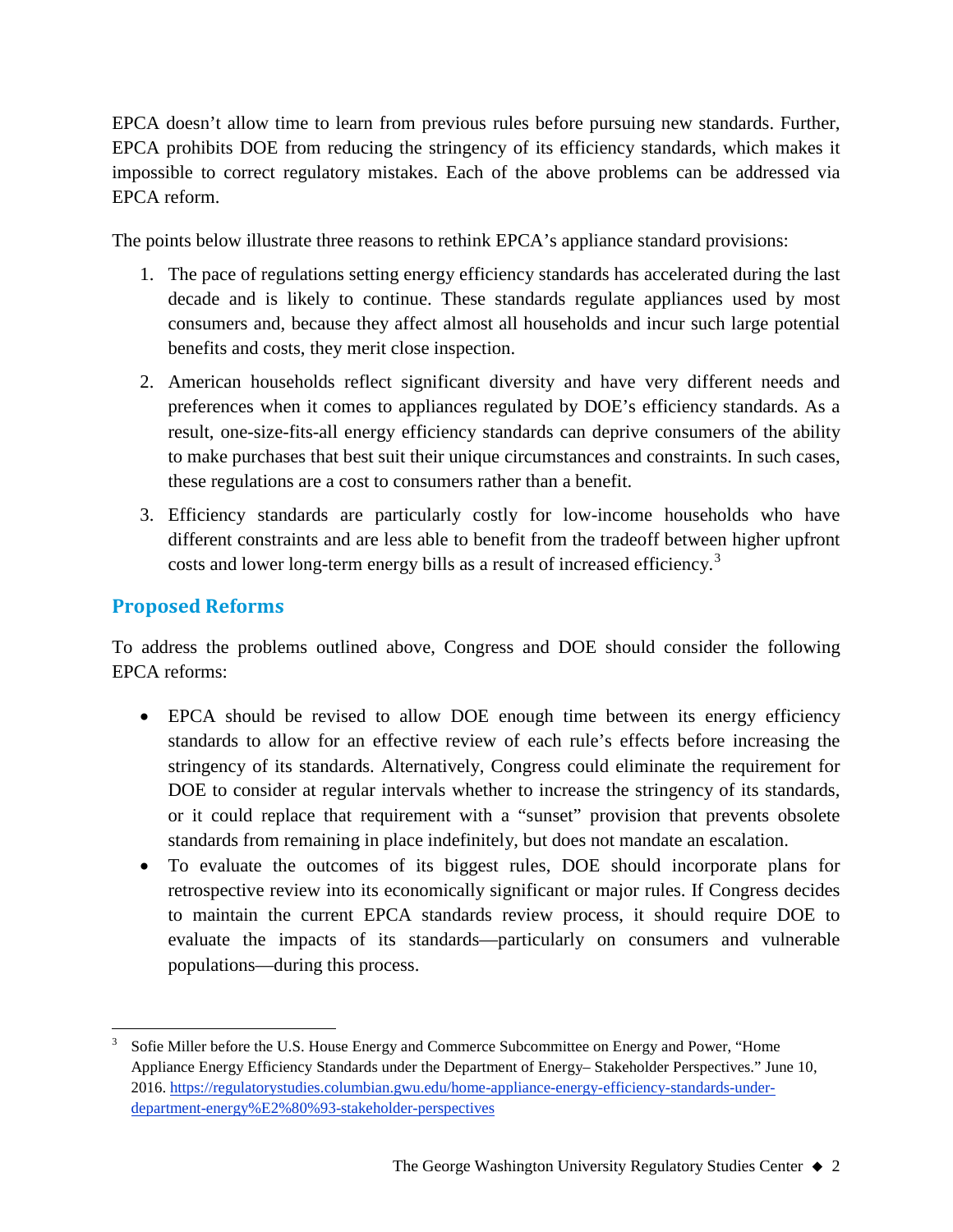- As part of this evaluation, when possible DOE should encourage surveys or other measures of actual consumer behavior to ensure that its assumptions about household appliance energy use are accurate.
- DOE should also consider using existing measures—such as the Herfindahl-Hirschman Index—to assess whether its existing energy efficiency standards have had negative effects on competition in the regulated industries, and take this information into account for future related rulemakings.
- Remove EPCA's anti-backsliding provision to allow DOE to fully respond to the results of its retrospective reviews. This would allow the agency to make policy adjustments if a thorough review indicates that the standard in question harms consumers or a vulnerable consumer sub-group, such as low-income and/or elderly households.
- Congress should consider revisions to EPCA that could improve DOE's regulatory analysis of its standards, including the following:
	- Congress should consider what the purpose of the rebuttable presumption should be in establishing new energy efficiency standards, such as by changing the statutory language to allow the Secretary of Energy to consider the rebuttable presumption when determining whether standards are economically justified.
	- The Department should consider establishing guidelines for determining whether new standards are economically justified, such as by defining a threshold for the proportion of consumers who experience net costs. Alternatively, Congress could amend EPCA to specify the appropriate threshold of consumer net costs beyond which standards are no longer economically justified.
- There is no good justification for DOE's current statutory authority to issue energy efficiency standards via direct final rule. The EPCA should be revised to restrict the use of these rules, which cuts consumers out of the rulemaking process and provides an opportunity for businesses to restrict competition.
	- Consumers are inadequately represented in the negotiated rulemakings that lead to direct final rules. Barring comprehensive reform to end the use of direct final rules, EPCA should be amended to require negotiated rulemakings and joint petitions to include consumer representatives.

# **Statutes Establishing Federal Energy Efficiency Standards**

Four key statutes define DOE's energy efficiency program: the Energy Policy and Conservation Act of 1975, the National Appliance Energy Conservation Act of 1987, the Energy Policy Act of 1992, and the Energy Independence and Security Act of 2007. Each statute is discussed briefly below.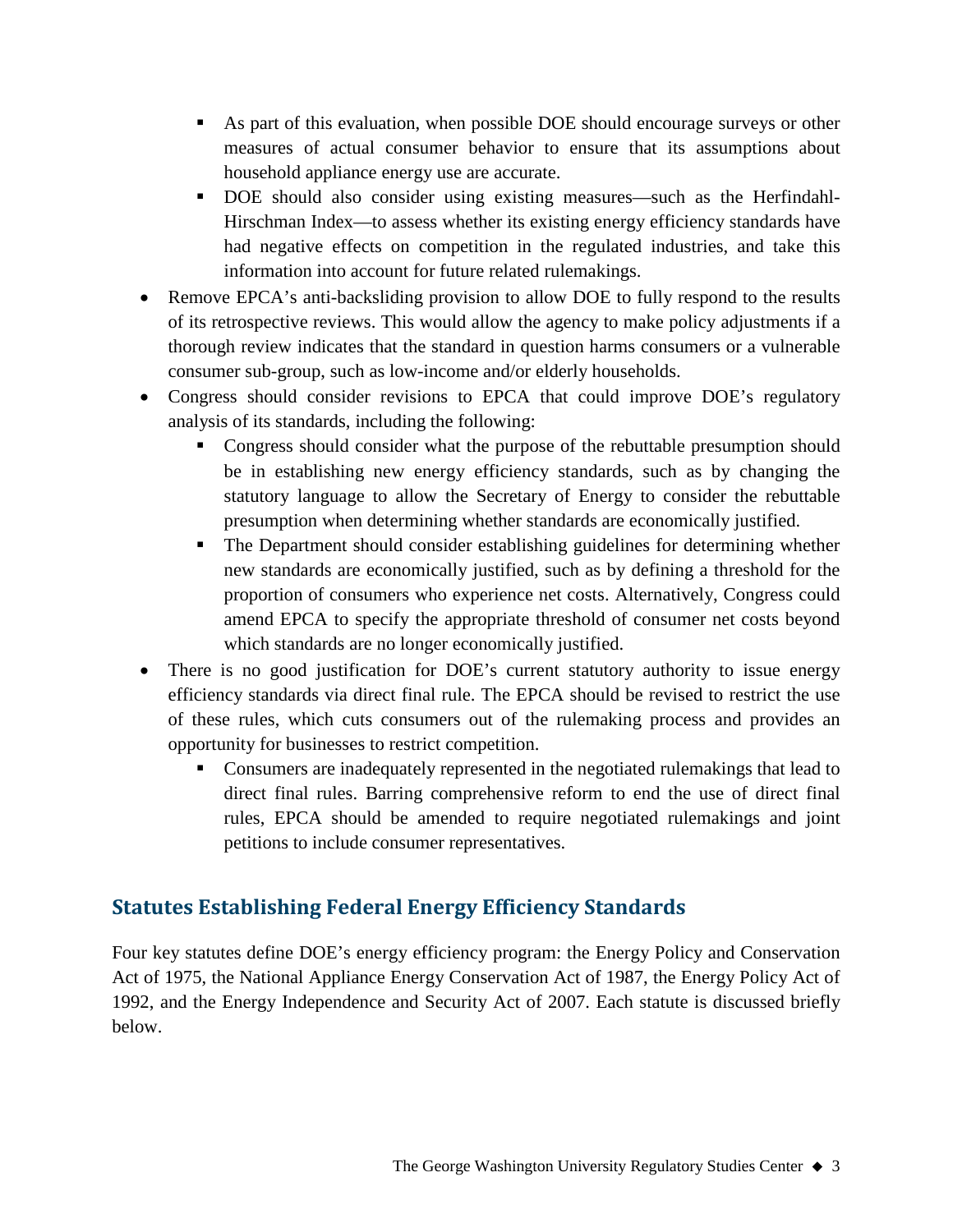#### **Energy Policy and Conservation Act of 1975**

The Energy Policy and Conservation Act of 1975 (EPCA), as amended, authorizes DOE to establish energy conservation standards for consumer appliances that are both technologically feasible and economically justified, while also resulting in a "significant conservation of energy."<sup>[4](#page-3-0)</sup> The EPCA requires DOE to establish energy and water efficiency standards for twenty different categories of covered consumer products, including refrigerators, freezers, furnaces, dishwashers, clothes dryers, televisions, faucets, and lamps.<sup>[5](#page-3-1)</sup>

In addition to this wide range of explicitly covered appliances, EPCA also gives DOE the authority to establish energy conservation standards for "[a]ny other type of consumer product which the Secretary classifies as a covered product under subsection (b).<sup>"[6](#page-3-2)</sup> This subsection of the Act allows the Secretary broad discretion in classifying consumer products as a "covered product."<sup>[7](#page-3-3)</sup> Since energy use is a function of water use in many appliances (e.g., clothes washers and dish washers), the statute gives the Department authority to regulate the energy and water usage of a wide swath of products used every day in nearly every American household.

The EPCA also delegates authority to DOE to establish energy conservation standards for twelve classes of commercial appliances, including commercial ice machines, air conditioners, heating equipment, walk-in coolers and freezers, and commercial clothes washers.<sup>[8](#page-3-4)</sup> Beyond these explicitly covered products, DOE also has authority to regulate "[a]ny other type of industrial equipment which the Secretary classifies as covered equipment under section 341(b)."

#### **National Appliance Energy Conservation Act of 1987**

The National Appliance Energy Conservation Act of 1987 (NAECA) amended EPCA to include more stringent efficiency standards and "required manufacturers to meet minimum nationwide energy-efficiency standards for such appliances as refrigerators, freezers, furnaces, room and central air conditioners, water heaters, dishwashers, washers and dryers, televisions and kitchen ranges and ovens."<sup>[9](#page-3-5)</sup>

<span id="page-3-0"></span> <sup>4</sup> 42 U.S.C. 6295(o)(3)(B) and 6313(d)(4) [\(http://www.gpo.gov/fdsys/pkg/USCODE-2013-title42/html/USCODE-](http://www.gpo.gov/fdsys/pkg/USCODE-2013-title42/html/USCODE-2013-title42-chap77-subchapIII-partA-sec6295.htm)[2013-title42-chap77-subchapIII-partA-sec6295.htm\)](http://www.gpo.gov/fdsys/pkg/USCODE-2013-title42/html/USCODE-2013-title42-chap77-subchapIII-partA-sec6295.htm)<br>Energy Policy and Conservation Act, as amended, §322 [\(http://legcounsel.house.gov/Comps/EPCA.pdf\)](http://legcounsel.house.gov/Comps/EPCA.pdf)

<span id="page-3-1"></span>

<span id="page-3-2"></span><sup>6</sup> Energy Policy and Conservation Act, as amended, §322(a) [\(http://legcounsel.house.gov/Comps/EPCA.pdf\)](http://legcounsel.house.gov/Comps/EPCA.pdf)

<span id="page-3-3"></span><sup>7</sup> Energy Policy and Conservation Act, as amended, §322(b) [\(http://legcounsel.house.gov/Comps/EPCA.pdf\)](http://legcounsel.house.gov/Comps/EPCA.pdf)

<span id="page-3-4"></span><sup>8</sup> Energy Policy and Conservation Act, as amended, §340 [\(http://legcounsel.house.gov/Comps/EPCA.pdf\)](http://legcounsel.house.gov/Comps/EPCA.pdf)

<span id="page-3-5"></span><sup>9</sup> "Appliance Bill Approved." In *CQ Almanac 1987*, 43rd ed., 324. Washington, DC: Congressional Quarterly, 1988. [http://library.cqpress.com/cqalmanac/cqal87-1145090.](http://library.cqpress.com/cqalmanac/cqal87-1145090)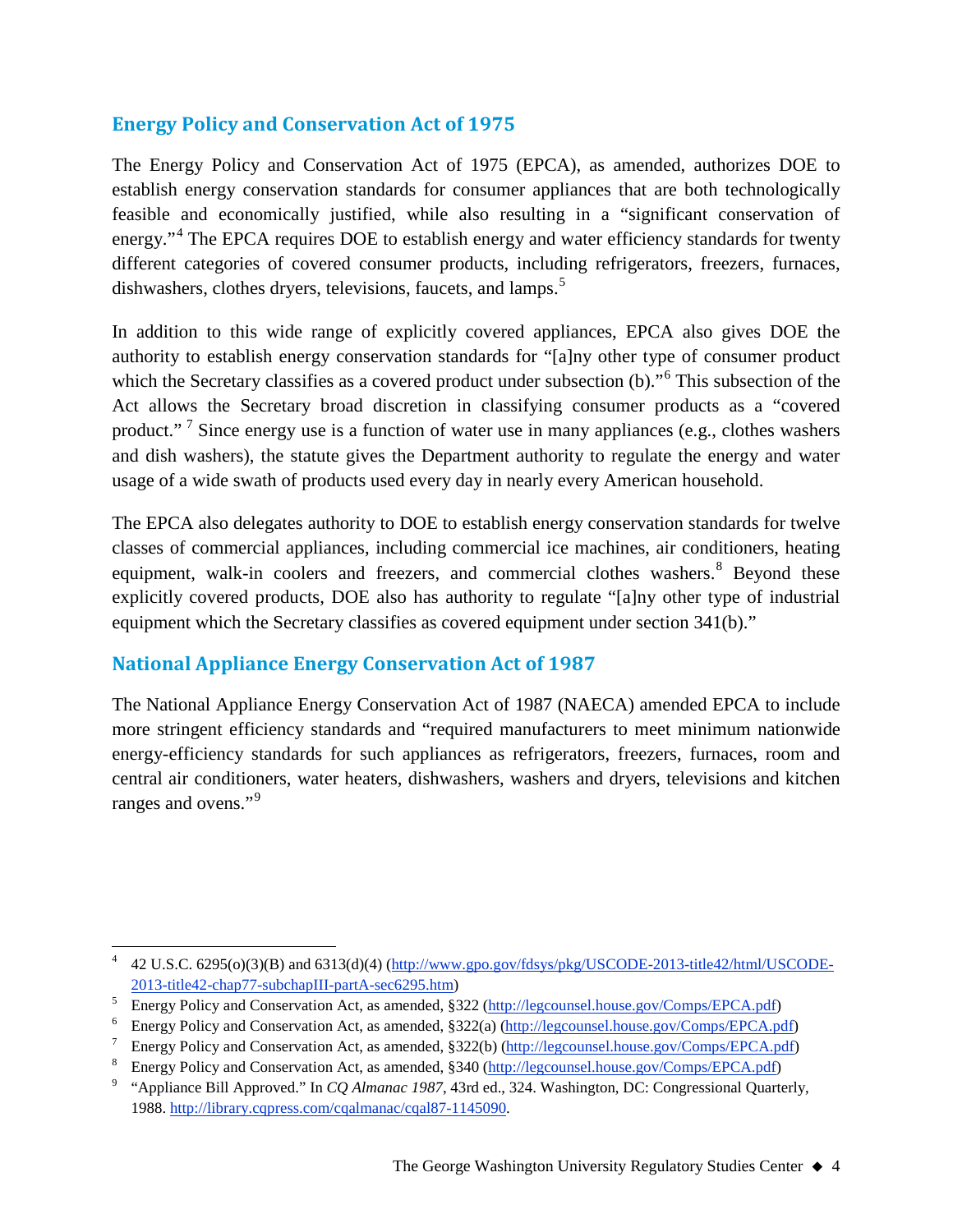NAECA also instructs DOE to determine via rulemaking at regular intervals whether to amend its existing efficiency standards.<sup>[10](#page-4-0)</sup> Notably, NAECA prohibits DOE from issuing any future efficiency standards that allow increased maximum energy usage, a stipulation known as the "anti-backsliding" provision.<sup>[11](#page-4-1)</sup>

The NAECA of 1987 was amended by the National Appliance Energy Conservation Amendments of 1988 to specify Federal energy conservation standards for fluorescent lamp ballasts.<sup>[12](#page-4-2)</sup>

# **Energy Policy Act of 1992**

The Energy Policy Act of 1992 (EPAct of 1992) added several covered appliances, including commercial heating and cooling equipment, warm air furnaces, and boilers, $13$  and prescribed ranges of minimum energy efficiency standards for new equipment, including lamps. The EPAct of 1992 also expanded the criteria that the Secretary of Energy should evaluate when determining whether an amended standard is "economically justified."<sup>[14](#page-4-4)</sup>

#### **Energy Independence and Security Act of 2007**

Although Title I of the Energy Policy Act of 2005 is dedicated to energy efficiency, these provisions apply primarily to government procurement and federal building performance standards. Appliance efficiency was not reformed again until the Energy Independence and Security Act of 2007 (EISA), which amended EPCA to increase federally mandated efficiency standards for certain appliances and require the Secretary of Energy to issue efficiency standards for furnace fans. The EISA also established a new process for the promulgation of new standards, including changes to the standard review cycle requiring DOE to consider whether standards should be increased at six year intervals rather than the five years specified in the NAECA.<sup>[15](#page-4-5)</sup> The number of energy efficiency standards promulgated by the federal government has increased rapidly since passage of EISA.

<span id="page-4-0"></span><sup>&</sup>lt;sup>10</sup> Though the National Appliance Energy Conservation Act or 1987 instructs DOE to revisit its standards within 5 years of the issuance of the previous standards, this timeframe was amended to 6 years by the Energy Independence and Security Act of 2007.

<span id="page-4-1"></span><sup>&</sup>lt;sup>11</sup> National Appliance Energy Conservation Act of 1987, codified at 42 U.S.C. 6295(o)(1) [\(https://www.govtrack.us/congress/bills/100/s83/text\)](https://www.govtrack.us/congress/bills/100/s83/text)

<span id="page-4-2"></span><sup>&</sup>lt;sup>12</sup> S. 2167 (100th): National Appliance Energy Conservation Amendments of 1988, <https://www.govtrack.us/congress/bills/100/s2167/text>

<span id="page-4-3"></span><sup>&</sup>lt;sup>13</sup> H.R. 776 (102): Energy Policy Act of 1992, §122(a)(1)(B) <https://www.ferc.gov/legal/maj-ord-reg/epa.pdf>

<span id="page-4-4"></span><sup>&</sup>lt;sup>14</sup> H.R. 776 (102): Energy Policy Act of 1992, §342 (a)(6)(B)(i) <https://www.ferc.gov/legal/maj-ord-reg/epa.pdf>

<span id="page-4-5"></span><sup>&</sup>lt;sup>15</sup> Energy Independence and Security Act, "Subtitle A—Appliance Energy Efficiency"  $§ 305(a)$ <https://www.gpo.gov/fdsys/pkg/BILLS-110hr6enr/pdf/BILLS-110hr6enr.pdf>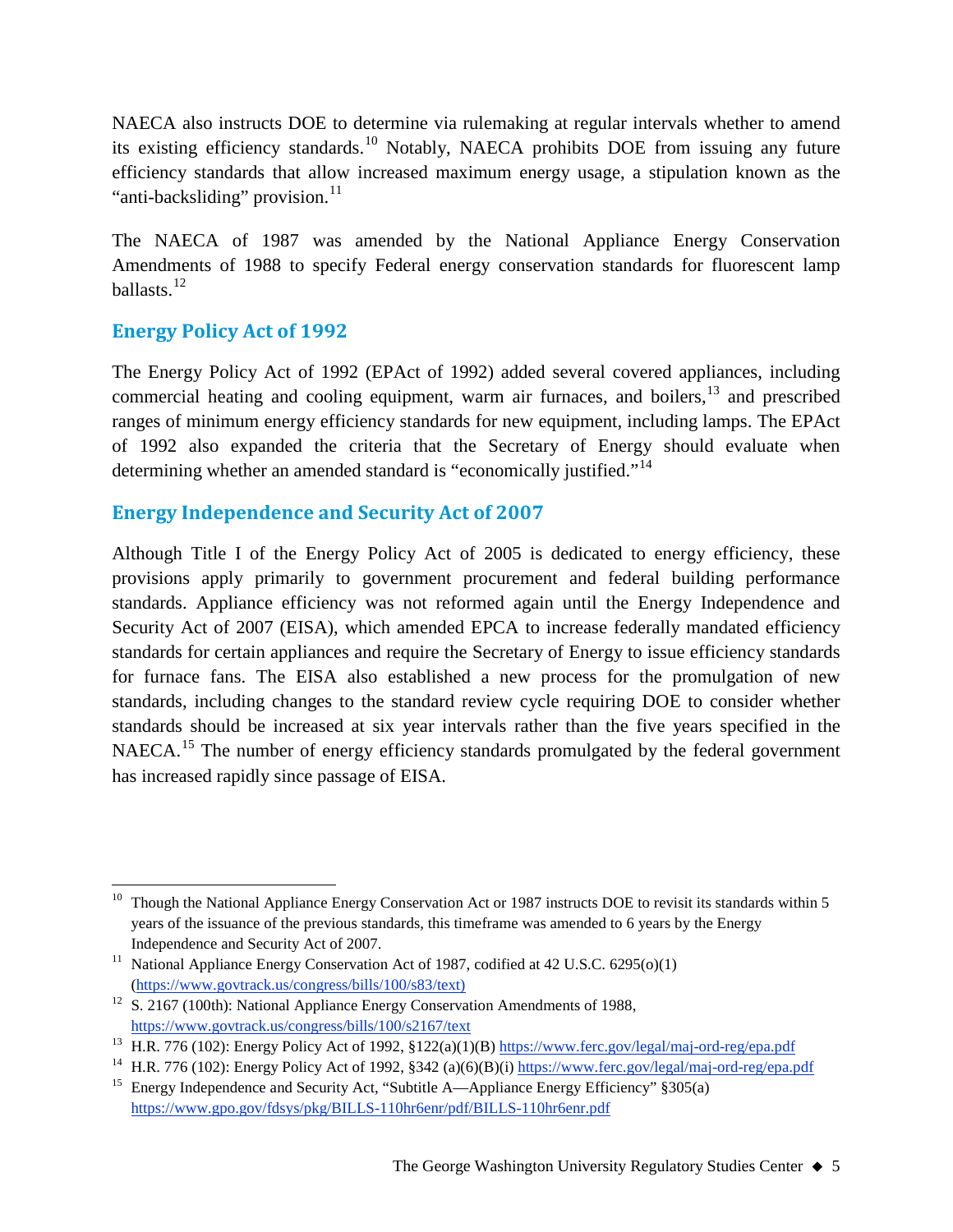# **Opportunities for Reform**

The EPCA, as amended, requires DOE to determine at six-year intervals whether updated energy efficiency standards are necessary,  $16$  and to promulgate a new standard if DOE makes such a determination. Despite this regular determination process, DOE does not interpret EPCA to require evaluation of its existing standards and their effects on regulated entities and consumers.

In reforming EPCA, Congress would have the opportunity to require DOE to evaluate the effects of its standards before increasing their stringency rather than simply evaluating whether further increases in efficiency are technically feasible. This will likely require greater lead time between the date of the standards and initiation of a new determination. As explored below, the six year review window does not provide sufficient time for the agency to gather data on standard implementation as manufacturers are typically given a few years to comply.

Additional EPCA reforms could specify that DOE should ensure the accuracy of the assumptions that underpinned its *ex ante* analysis, including evaluating the effects of consumer behavior on the stated goals of its standards. Such a review would improve future analyses and standards by identifying unrealistic assumptions and fixing them in future rulemakings. Due to the extensive consumer impact of these rules, EPCA could also be reformed to specify the appropriate threshold of consumer net costs beyond which standards are no longer economically justified.

## **1) EPCA Six Year "Review" Cycle Shortcuts Actual Review**

The EPCA's six year review timeframe has led to multiple occasions on which DOE has determined that such updates are necessary very shortly after implementation of its previous standards and without allowing time for an evaluation of the standards' effectiveness. This approach does not allow the Department to learn from implementation of past standards before issuing new rules, which is particularly important given that EPCA precludes DOE from reversing the stringency of its standards once in place.<sup>[17](#page-5-1)</sup>

DOE's *ex ante* analyses of its energy efficiency standards rely heavily upon assumptions about future prices of energy and other goods, opportunity costs, producer and consumer preferences, and behavior. When DOE initiates new standards before the effects of previous standards are known, its *ex ante* analysis will suffer from uncertainty in baseline assumptions, as well as uncertain predictions of future effects.

Below are two recent examples of how retrospective review of previous efficiency standards can be useful prior to the promulgation of updated standards.

<span id="page-5-0"></span> $16$  42 U.S.C. 6295(m)(1)

<span id="page-5-1"></span><sup>&</sup>lt;sup>17</sup> National Appliance Energy Conservation Act of 1987, codified at 42 U.S.C. 6295(o)(1)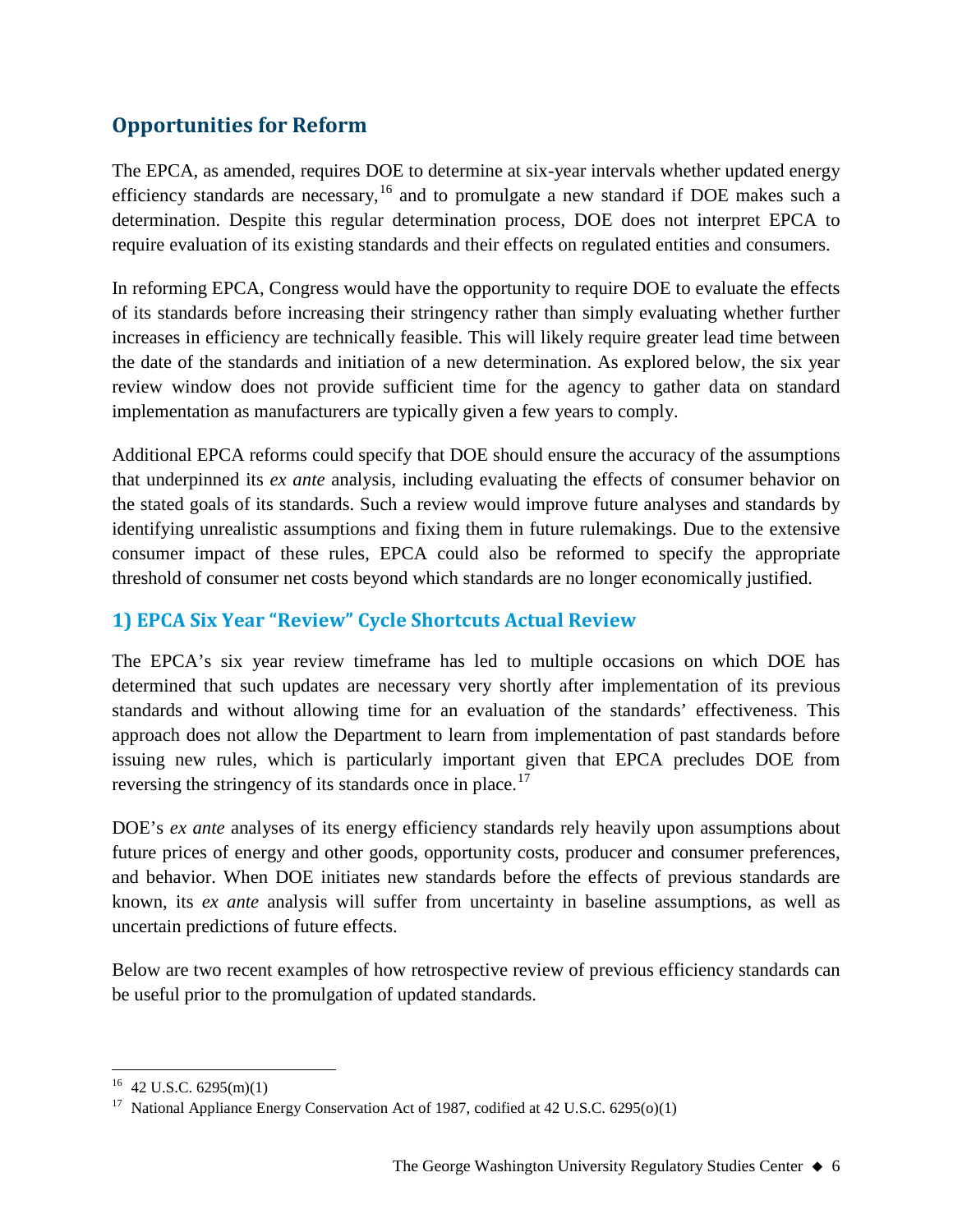#### **Automatic Commercial Ice Makers**

On January 28, 2015, DOE published a final rule updating energy efficiency standards for automatic commercial ice makers.<sup>[18](#page-6-0)</sup> At publication of DOE's proposed rule in 2014, DOE already regulated energy and water use rates for 13 of the 25 equipment classes covered by the proposed rule.<sup>[19](#page-6-1)</sup> While DOE was statutorily required to make a determination by January 1, 2015 as to whether updating these standards was "technically feasible and economically justified,"<sup>[20](#page-6-2)</sup> it would have made the most sense for DOE to first review the efficacy of its existing standards, including unintended consequences and effects on consumers, in order to course-correct if necessary before issuing a new rule. $^{21}$  $^{21}$  $^{21}$ 

#### **General Fluorescent Lamps**

On January 26, 2015, DOE published a final rule increasing the stringency of energy efficiency standards for general service fluorescent lamps (GSFLs), which are fluorescent tubes that are generally installed in ceilings.<sup>[22](#page-6-4)</sup> DOE had already prescribed certain energy efficiency standards for GSFLs, most recently in its 2009 Lamps Rule, which went into effect as of July 14, 2012. For certain GSFL product classes, many manufacturers were granted a stay of enforcement of the 2009 Lamps Rule and, as a result, the standards had not yet been fully implemented at the time that the 2015 rule was proposed.<sup>[23](#page-6-5)</sup>

When updates to the GSFL rule were proposed, commenters expressed concern that the limited time between the rulemakings would have a severe and negative impact on manufacturers, who may not be able to recover investments in new technologies or to develop products meeting even higher standards than those in the 2009 Lamps Rule.<sup>[24,](#page-6-6)[25](#page-6-7)</sup> Further, some manufacturers argued that "the market has not fully shifted to reflect the impacts of the July 2012 standards and there is

[http://www1.eere.energy.gov/buildings/appliance\\_standards/product.aspx/productid/70](http://www1.eere.energy.gov/buildings/appliance_standards/product.aspx/productid/70)

<span id="page-6-0"></span><sup>&</sup>lt;sup>18</sup> 80 FR 4645

<span id="page-6-1"></span><sup>&</sup>lt;sup>19</sup> 79 FR 14866

<span id="page-6-2"></span> $^{20}$  42 U.S.C. 6313(d)(3)(A)

<span id="page-6-3"></span> $21$  For example, as noted in a previous comment submitted to DOE, manufacturers were still uncertain as to the effect of DOE's 2010 standards when DOE published the proposed rule that would revise them. In the text of DOE's proposed rule, some manufacturers argued that updating the standards again so soon "would negatively impact both manufacturers and end users." (79 FR 14866) One manufacturer reported that the previous efficiency standards had required nearly all of the company's engineering resources for between 1 and 2 years, a significant commitment of resources. (79 FR 14904) Additionally, manufacturers were still analyzing the effects of the 2010 standards on equipment repair costs (79 FR 14894), and the lack of this information hampered DOE's analysis of potential changes in these costs as a result of its proposed standards.

<span id="page-6-4"></span><sup>&</sup>lt;sup>22</sup> "General Service Fluorescent Lamps." *Appliance and Equipment Standards Rulemakings and Notices*, U.S. Department of Energy Office of Energy Efficiency & Renewable Energy.

<span id="page-6-5"></span><sup>23</sup> 79 FR 24082

<span id="page-6-6"></span><sup>24</sup> 79 FR 24082

<span id="page-6-7"></span> $25$  79 FR 24136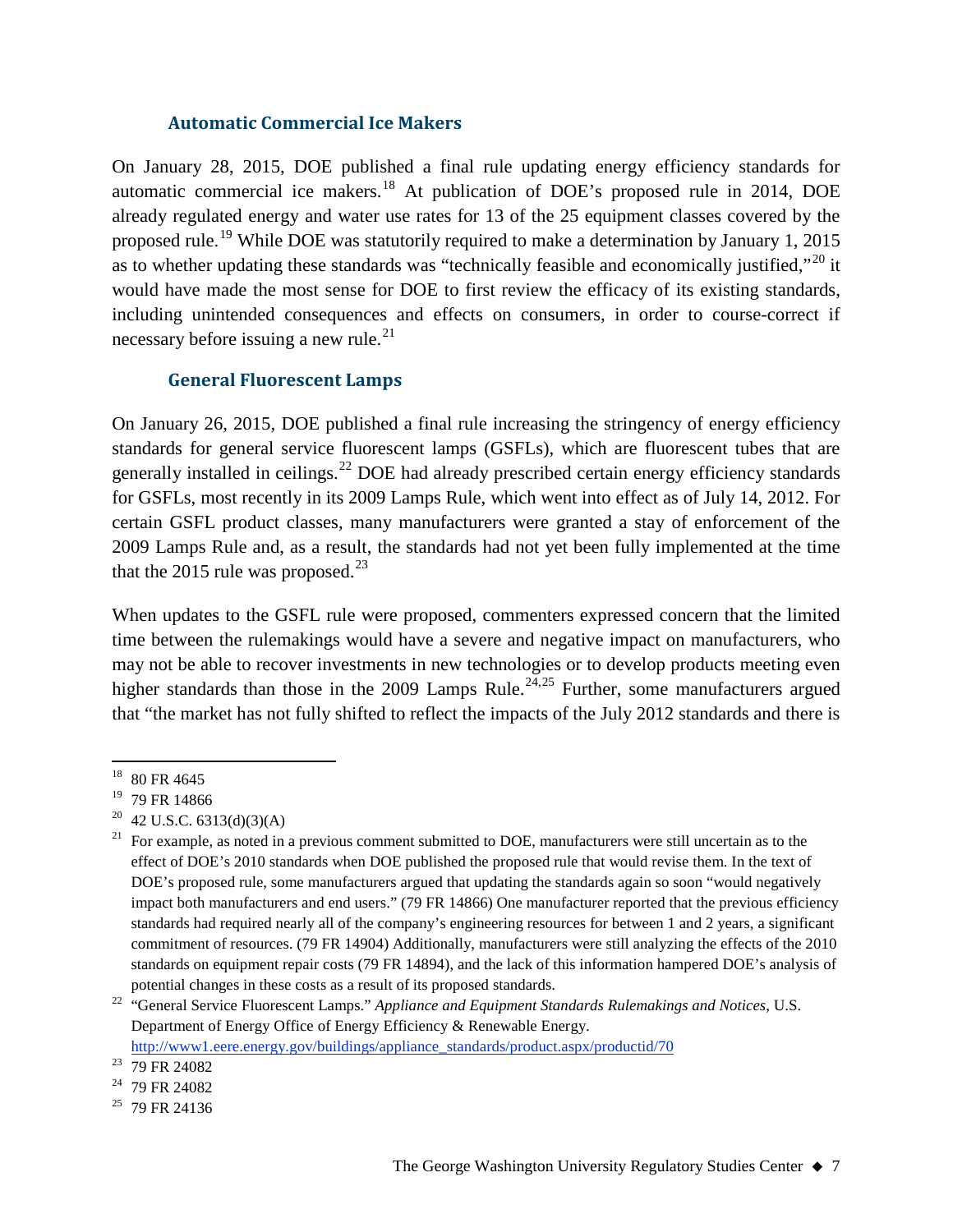little to no accurate information available regarding future market shares and technology capability."[26](#page-7-0) This lack of information hampers DOE's efforts to construct an effective rule based on sound analysis.

Instead of proceeding with new rulemakings before the results of previous standards are known, DOE should retrospectively review its previous standards to assess the validity of its *ex ante* analysis before using the same models and assumptions to issue new energy efficiency rules. DOE should also consider mitigating factors that could have accomplished or undermined reductions in energy consumption absent the rule (e.g. energy prices, potential rebound effects, unintended consumer behaviors, etc.). DOE should measure the environmental benefits of its previous rules to improve its *ex ante* analyses of energy efficiency standards going forward.

#### **Opportunities for Reform**

In the future, it would be reasonable for DOE to review the effects of any existing energy efficiency standards before pursuing updated, more stringent standards. This will allow DOE to measure the efficacy of its assumptions and to use actual (rather than hypothesized) baselines in its *ex ante* analyses, improving the quality of analysis and regulatory outcomes.

However, DOE is prevented from following such an approach by statutory language requiring six year review cycles. Promulgating updates to the existing standards so soon may not give DOE the chance to evaluate how effective its standards were in reducing energy consumption, which is the primary goal of these rules. Congress should consider revising EPCA as amended by the NAECA and EISA to either 1) remove the requirement for DOE to regularly determine whether to amend its standards or 2) increase the amount of time between a previous standard and a new determination.

The Department should resist updating its efficiency standards until after the effects—intended or not—are known, and Congress should not rush the Department to make such determinations within a six-year review cycle. Current standards typically involve a number of years between publication of the final rule and implementation of the standards to give manufacturers time to reformulate manufacturing processes to meet new design standards. For example, a recent ceiling fan regulation involves a three-year delay between final rule and compliance.<sup>[27](#page-7-1)</sup> The need for lead time means that DOE is currently tasked with determining whether to update its standards after they have been in effect for a very short amount of time. A 10-year review cycle is more likely to provide the Department with relevant information on program implementation, regulatory outcomes, and unintended effects.

<span id="page-7-0"></span><sup>&</sup>lt;sup>26</sup> 79 FR 24082

<span id="page-7-1"></span><sup>27 82</sup> FR 6826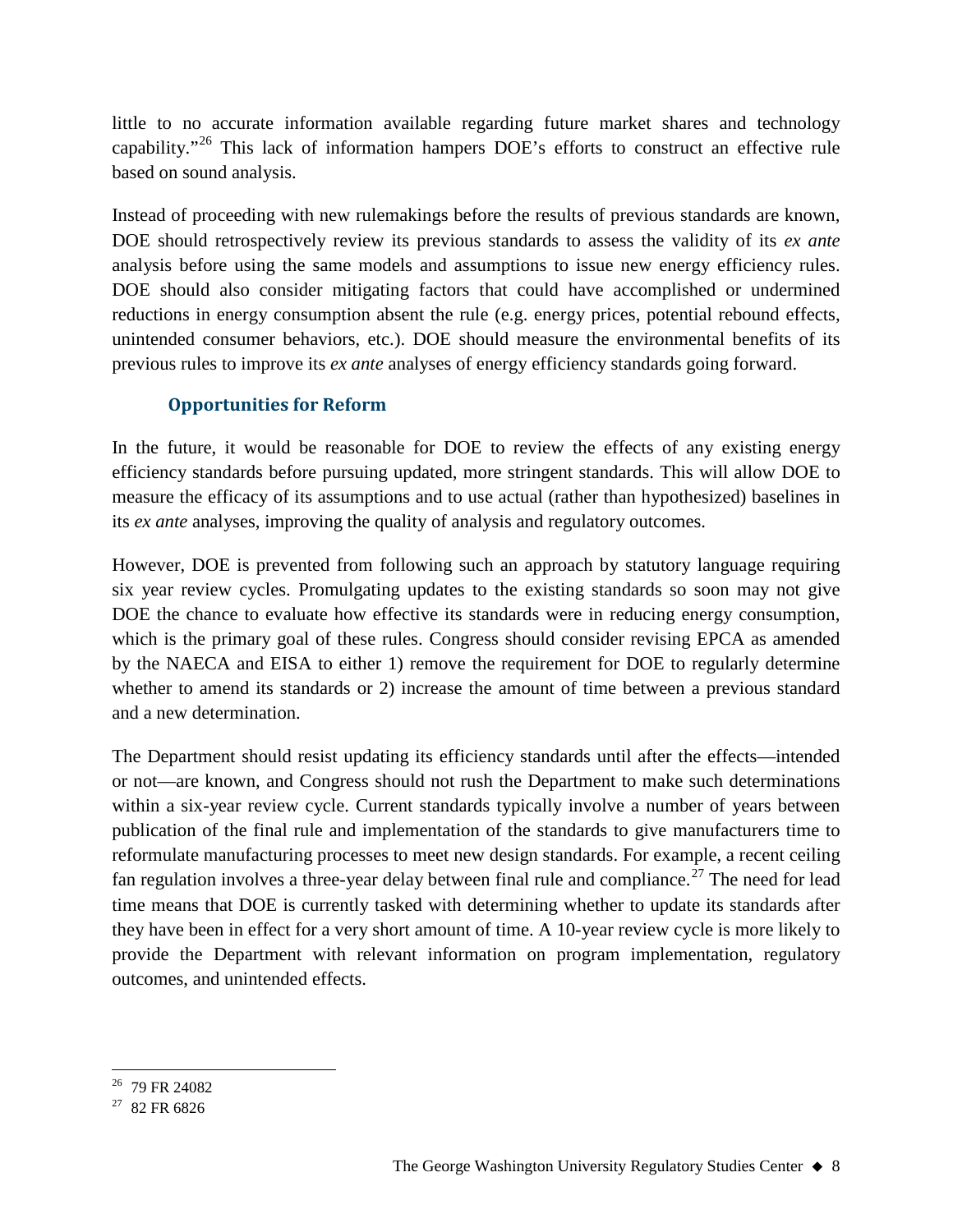## **2) Verifying Assumptions about Consumer Behavior**

DOE tends to conduct detailed *ex ante* analyses of the costs and energy savings associated with its proposed rules, but these (necessarily) are heavily dependent on assumptions about producer and consumer behavior and product lifespans. If these assumptions are incorrect, these rules create burdens for many households instead of the forecasted benefits. To determine whether the large cost savings that DOE forecasts actually materialize for consumers, the Department should consider ways to collect information on consumer behavior, such as via surveys or other instruments.

For example, in 2001 DOE finalized an energy conservation standard for residential clothes washers that relied on questionable assumptions about appliance usage. To calculate cost savings, the Department assumed that households used their clothes washers 392 times per year, or more frequently than once per day. While this assumption was based on data from Proctor & Gamble,<sup>[28](#page-8-0)</sup> it doesn't necessarily reflect the experiences or behaviors of most households. In fact, a subsequent Rasmussen Research survey of 1,997 consumers found that only 15% of respondents used their clothes washer as frequently as DOE assumed, and nearly 70% of respondents did not use their appliance frequently enough to break even on DOE's proposed standards.<sup>[29](#page-8-1)</sup> This survey, which was initiated by an independent university-based research center, may provide a blueprint for how DOE can collect data on consumer behavior to inform its future rules as part of its retrospective review efforts.<sup>[30](#page-8-2)</sup>

DOE frequently makes use of survey data from the Residential Energy Consumption Survey (RECS), a recurring survey conducted by the Energy Information Administration. Where these data are not available or when DOE chooses to normalize these data to fit its specifications, they may not represent actual consumer behaviors. Below are three examples of assumptions about consumer behavior and energy usage that could be measured *ex post* by survey data or other measures to ensure that regulatory burdens on consumers and households are minimized.

In setting its 2011 standards for residential furnaces, air conditioners, and heat pumps,<sup>[31](#page-8-3)</sup> DOE relied on an assumption that households will heat or cool their households relative to a threshold

[\(http://mercatus.org/sites/default/files/publication/Clothes\\_Washer\\_Standards.pdf\)](http://mercatus.org/sites/default/files/publication/Clothes_Washer_Standards.pdf)

<span id="page-8-0"></span> <sup>28</sup> 65 FR 59561

<span id="page-8-1"></span><sup>29</sup> For example, see the survey results in: *Addendum to Public Interest Comment on the Department of Energy's Proposed Clothes Washer Efficiency Standards*. Docket No. EE-RM-94-403. Arlington, VA: Mercatus Center Regulatory Studies Program. 2000.

<span id="page-8-2"></span> $30$  This independently-commissioned survey was later confirmed by the findings of the Residential Energy Consumption Survey, which estimated that consumers on average use 295 wash cycles per year. 31 76 FR 37407

<span id="page-8-3"></span>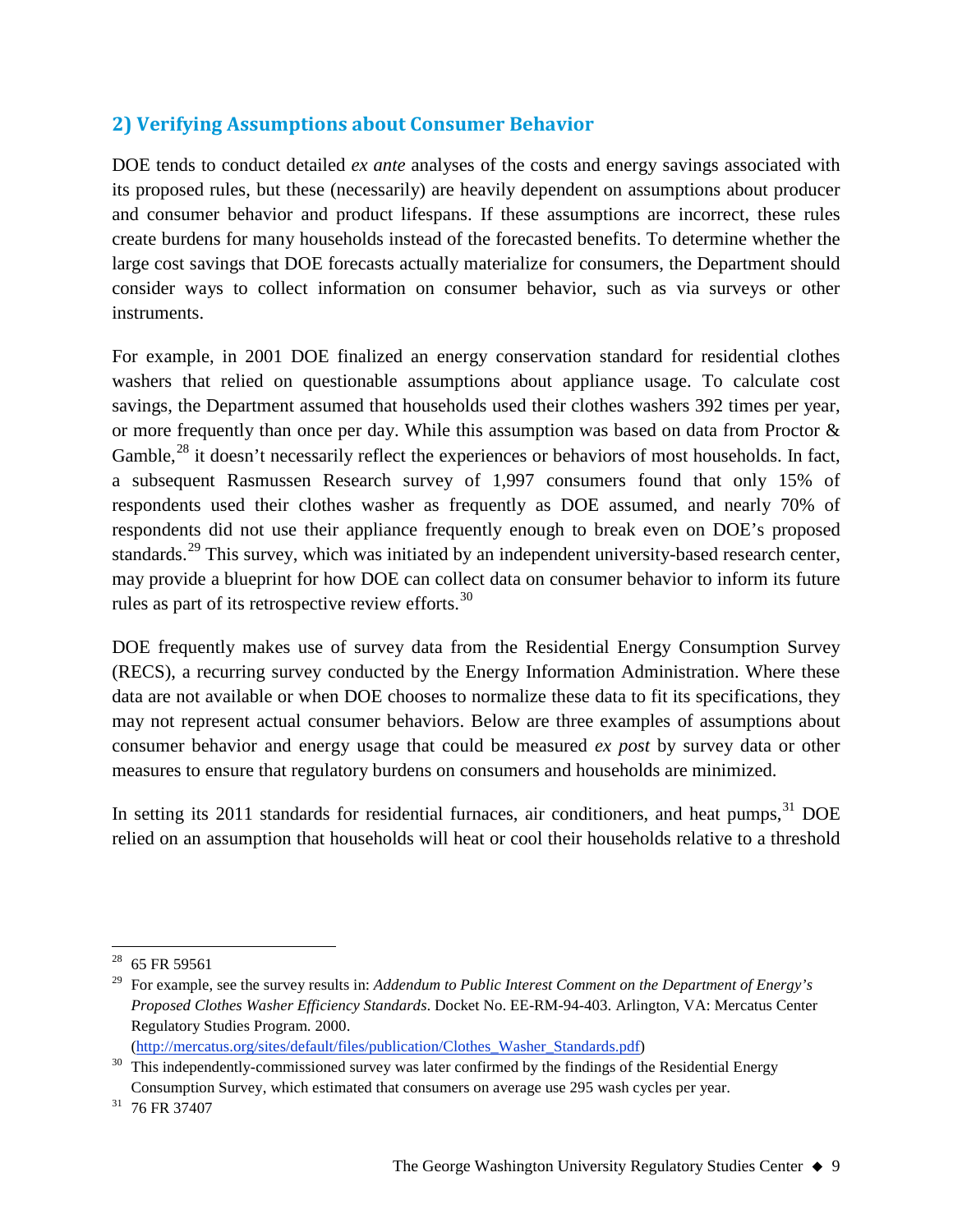of 65 degrees Fahrenheit.<sup>[32](#page-9-0)</sup> For example, DOE derived annual energy use for these appliances based on the idea that they would be running on days below/above this temperature threshold for any region. In reality, many households likely use very different heating and cooling thresholds depending on insulation, energy prices, and time of day, among other considerations. For example, many households may turn off the heat or the air conditioning during the day while the occupants are at work, regardless of temperature. If households respond differently than DOE's equation suggests the result may be lower appliance usage—and a lower payoff from increased efficiency—than DOE's analysis assumes. In such cases, an *ex post* analysis can verify which assumptions were accurate, which helps in turn to improve future *ex ante* analysis of consumer behavior and energy use.

On the other hand, DOE's 2011 standards for residential clothes dryers had access to survey data on the frequency of clothes washer use from the RECS (295 annual wash cycles, a significant decrease from the 392 annual wash cycles that DOE projected in  $2001$ ).<sup>[33](#page-9-1)</sup> Despite the fact that RECS data indicate that about 84% of all washed loads are dried, the Department assumed 283 dryer cycles per year rather than  $\sim$ 250 (295\*0.84 = 247.8). In this case, even with survey data available DOE used other assumptions on consumer behavior that could alter whether many households benefit from increased standards.

In another case, the fundamental analytical assumptions on which the benefit-cost analysis hinged pertained to product lifespan. In its 2012 direct final rule setting energy efficiency standards for dishwashers, DOE estimated that the average product lifespan of a residential dishwasher was  $15.4$  years,  $34$  despite the availability of RECS and manufacturer data which put the estimated product lifespan at  $9 - 10$  years.<sup>[35](#page-9-3)</sup> This discrepancy is particularly notable because these increases in energy and water efficiency do not pay off for the average consumer for 11 years, at which point RECS and industry data indicate that many appliances are no longer functioning.

#### **Opportunities for Reform**

In each of the cases listed above, *ex ante* verification of these behavioral assumptions would have been ideal. Retrospective review provides an opportunity for the Department to revisit these

<span id="page-9-0"></span><sup>&</sup>lt;sup>32</sup> U.S. Department of Energy (DOE), "Technical Support Document: Energy Efficiency Program for Consumer Products: Residential Air Conditioners, Heat Pumps, and Furnaces," June 2011, page 7-7, 7-15.<br><sup>33</sup> U.S. DOE, "Technical Support Document: Energy Efficiency Program for Consumer Products and Industrial

<span id="page-9-1"></span>Equipment: Residential Clothes Dryers and Room Air Conditioners," April 2011, page 7-4.

<span id="page-9-2"></span><sup>&</sup>lt;sup>34</sup> U.S. DOE, "Technical Support Document: Energy Efficiency Program for Consumer Products and Industrial Equipment: Residential Dishwashers," May 2012, page 8-21.<br><sup>35</sup> U.S. Energy Information Administration (EIA), "Home Appliance Characteristics by Type of Housing Unit,"

<span id="page-9-3"></span><sup>2005</sup> RECS Survey Data, [http://www.eia.gov/consumption/residential/data/2005/hc/pdf/tablehc2.9.pdf.](http://www.eia.gov/consumption/residential/data/2005/hc/pdf/tablehc2.9.pdf)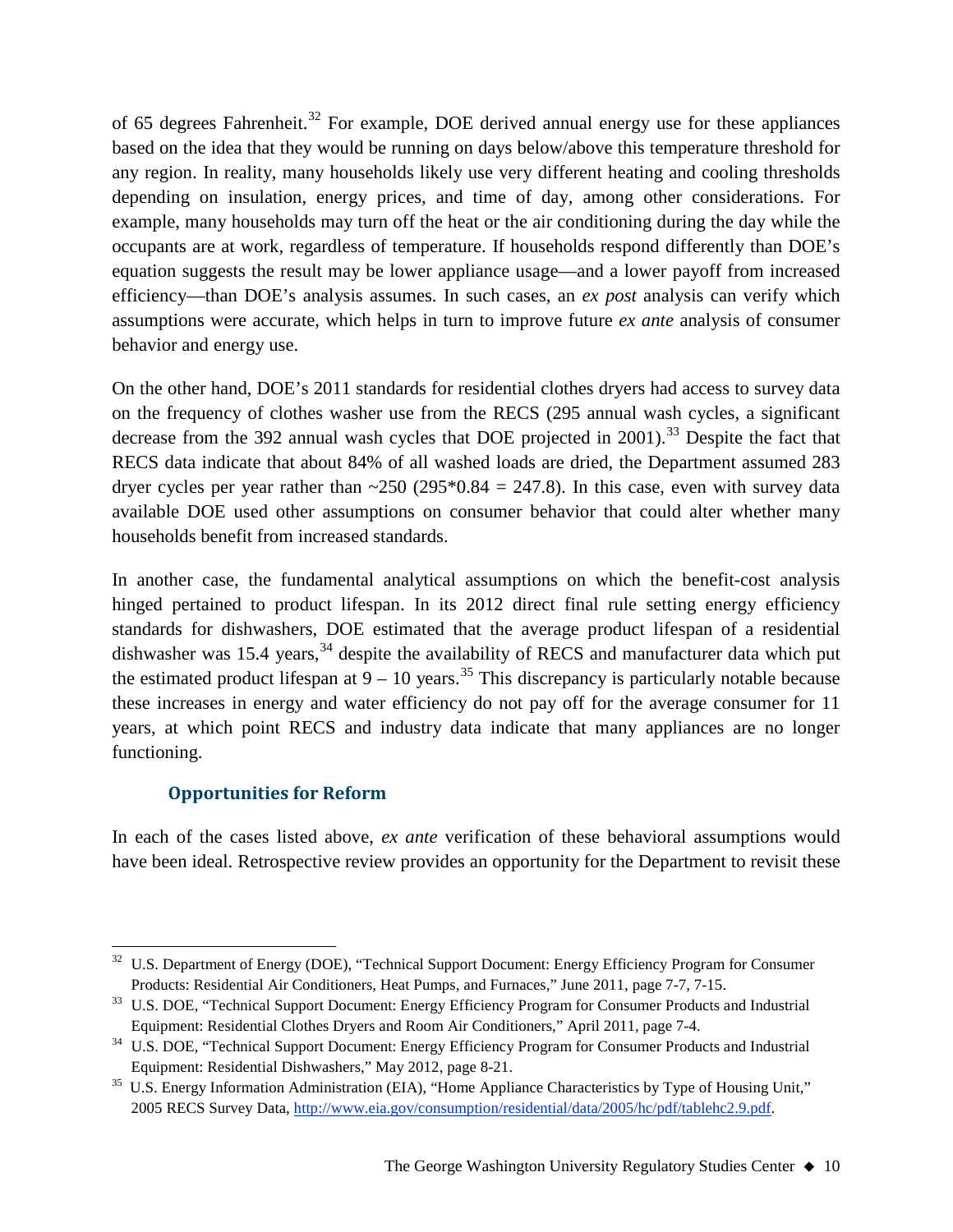assumptions *ex post* and identify areas where incorrect assumptions created burdens for regulated households by projecting a higher, less realistic payoff from more efficient appliances.

DOE is currently required by statute to revisit the stringency of its standards at six-year intervals. The Department does not use this opportunity for review to assess whether its projected benefits for consumers actually materialized. In considering reforms to EPCA, Congress should require DOE to conduct actual retrospective reviews of its rules—and their effects on consumers before DOE is permitted to conduct a new rulemaking.

Such review has dual benefits. First, it provides DOE with necessary information on the accuracy of its *ex ante* assumptions, which improves both future analyses and future regulatory outcomes. Second, it provides an important opportunity for the Department to reconsider the stringency of its existing standards in cases where consumers are bearing large burdens.

# **3) Removing the Anti-Backsliding Provision**

The EPCA, as amended by the NAECA, prohibits DOE from issuing any future efficiency standards that would allow increased maximum energy usage, a stipulation known as the "anti-backsliding" provision.<sup>[36](#page-10-0)</sup> Because EPCA also requires DOE to reevaluate its standards at sixyear intervals, this provision acts as a one-way ratchet to continually increase efficiency standards regardless of changes in markets, consumer behavior, and energy prices. In addition, this provision locks DOE in to standards that prove via subsequent review to be ineffective or extremely burdensome to consumers.

One example of where this provision has been a particular impediment is efficiency standards for residential dishwashers, which were last promulgated via direct final rule in 2012. As mentioned in the above section, DOE's direct final rule estimated that the average product lifespan of a residential dishwasher was  $15.4$  years,  $37$  despite the availability of RECS and manufacturer data estimating an average product lifespan of  $9 - 10$  years.<sup>[38](#page-10-2),[39](#page-10-3)</sup> The payback period for the increased standards was 11 years, meaning most consumers did not benefit from mandated efficiency.

<span id="page-10-0"></span>National Appliance Energy Conservation Act of 1987, codified at 42 U.S.C. 6295(o)(1) [\(https://www.govtrack.us/congress/bills/100/s83/text\)](https://www.govtrack.us/congress/bills/100/s83/text)

<span id="page-10-1"></span><sup>&</sup>lt;sup>37</sup> U.S. DOE, "Technical Support Document: Energy Efficiency Program for Consumer Products and Industrial

<span id="page-10-2"></span>Equipment: Residential Dishwashers," May 2012, page 8-21.<br><sup>38</sup> U.S. Energy Information Administration (EIA), "Home Appliance Characteristics by Type of Housing Unit," 2005 RECS Survey Data, [http://www.eia.gov/consumption/residential/data/2005/hc/pdf/tablehc2.9.pdf.](http://www.eia.gov/consumption/residential/data/2005/hc/pdf/tablehc2.9.pdf) 39 Appliance Magazine, "32nd Annual Portrait of the Appliance Industry," September 2009. Page 37, *The Life* 

<span id="page-10-3"></span>*Expectancy/Replacement Picture*.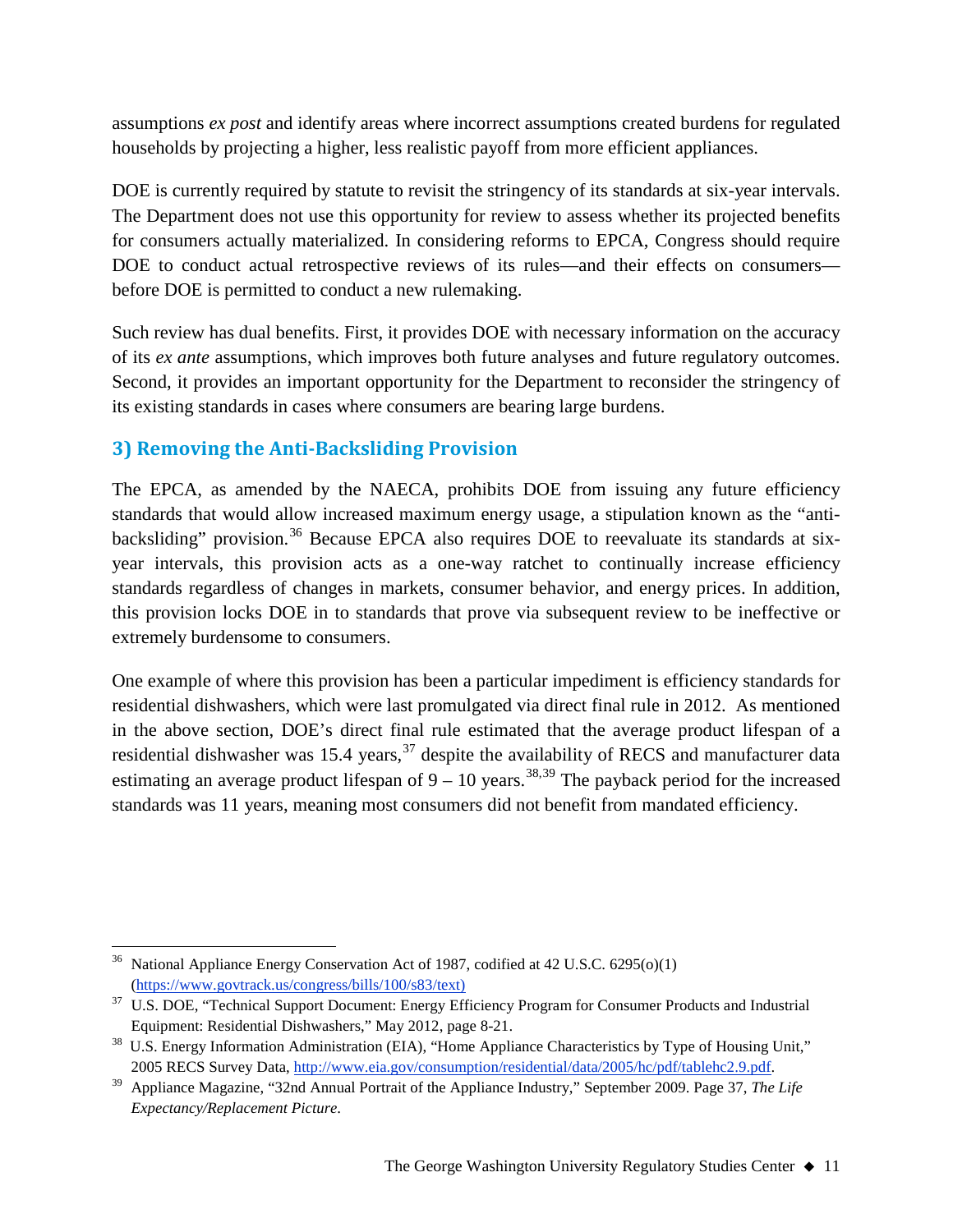A mere two years later, DOE published a proposed rule to further tighten the dishwasher standards,<sup>[40](#page-11-0)</sup> which the Department estimated would result in net costs for over half (53%) of consumers.<sup>[41](#page-11-1)</sup> In response to significant input and criticism from the regulated community, DOE determined in December 2016 not to continue its rulemaking. $42$ 

The case of dishwashers is an example of when previous standards created a burden for consumers, particularly elderly and low-income consumers.[43](#page-11-3) And yet, rather than opting to correct the error and decrease the burdens to consumers, the Department determined following review to increase the standards' stringency—despite additional net costs to a significant proportion of consumers. This illustrates a need to alter the incentives within DOE and provide opportunities for DOE to respond to consumer burdens by decreasing efficiency mandates rather than continually increasing them.

#### **Opportunities for Reform**

Congress should consider removing the anti-backsliding provision to allow DOE to fully respond to the results of its retrospective reviews. One alternative could be to allow the Department to promulgate standards that could increase maximum energy usage in cases where review has illustrated a clear burden for consumers. This would allow the agency to make policy adjustments if a thorough review indicates that the standard in question harms consumers or a vulnerable consumer sub-group, such as low-income and/or elderly households. Such a reform would also provide DOE with new opportunities to adjust its previous standards on the margins if specific provisions prove to be difficult to implement.

# **4) Strengthening the Rebuttable Payback Presumption**

EPCA creates a "rebuttable presumption" that an efficiency standard is presumed to be economically justified if it causes a product's purchase price to increase by less than three times

<span id="page-11-0"></span><sup>&</sup>lt;sup>40</sup> Department of Energy Proposed Rule, "Energy Conservation Program: Energy Conservation Standards for Residential Dishwashers," 79 FR 76141. December 19, 2014. [https://www.federalregister.gov/documents/2014/12/19/2014-29519/energy-conservation-program-energy](https://www.federalregister.gov/documents/2014/12/19/2014-29519/energy-conservation-program-energy-conservation-standards-for-residential-dishwashers)[conservation-standards-for-residential-dishwashers](https://www.federalregister.gov/documents/2014/12/19/2014-29519/energy-conservation-program-energy-conservation-standards-for-residential-dishwashers)

<span id="page-11-1"></span><sup>41</sup> DOE Proposed Rule, "Table V.3—Average LCC Savings Relative to the Base-Case Efficiency Distribution for Standard Residential Dishwashers." 79 FR 76171.

<span id="page-11-2"></span><sup>&</sup>lt;sup>42</sup> Department of Energy Final Rule, "Energy Conservation Program: Energy Conservation Standards for Residential Dishwashers," 81 FR 90072. December 13, 2016. [https://www.federalregister.gov/documents/2016/12/13/2016-29328/energy-conservation-program-energy](https://www.federalregister.gov/documents/2016/12/13/2016-29328/energy-conservation-program-energy-conservation-standards-for-residential-dishwashers)[conservation-standards-for-residential-dishwashers](https://www.federalregister.gov/documents/2016/12/13/2016-29328/energy-conservation-program-energy-conservation-standards-for-residential-dishwashers)

<span id="page-11-3"></span><sup>&</sup>lt;sup>43</sup> Sofie E. Miller, "Public Interest Comment on the Department of Energy's Direct Final Rule: Energy Conservation Standards for Residential Dishwashers," *The George Washington University Regulatory Studies Center*. Docket ID No. EERE-2011-BT-STD-0060.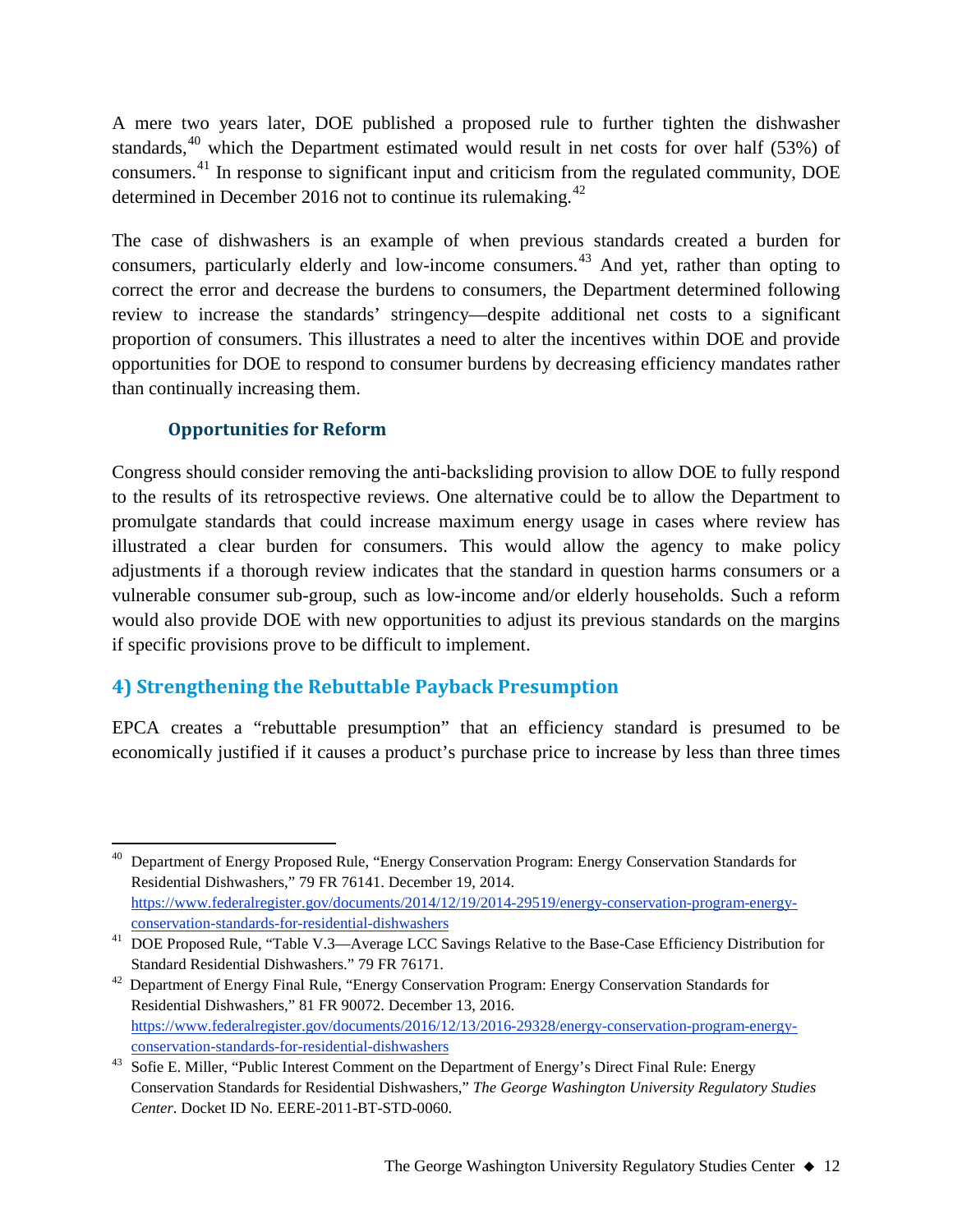the value of the first year's energy cost savings. This rebuttable presumption is described in the statutory text below:

If the Secretary finds that the additional cost to the consumer of purchasing a product complying with an energy conservation standard level will be less than three times the value of the energy, and as applicable, water, savings during the first year that the consumer will receive as a result of the standard, as calculated under the applicable test procedure, there shall be a rebuttable presumption that such standard level is economically justified. A determination by the Secretary that such criterion is not met shall not be taken into consideration in the Secretary's determination of whether a standard is economically justified.<sup>[44](#page-12-0)</sup>

Many rules prescribing energy efficiency standards do not meet this presumption of economically justified; however, the language of the statute prohibits the Secretary of Energy from taking this indicator into account when determining whether a given standard is economically justified. This hampers the Secretary's ability to critically examine standards such as the dishwasher standards discussed above—for which consumer benefits do not materialize for over a decade. Such standards impose high upfront costs on consumers without ensuring that the commensurate benefits will occur during the product lifetime. In these cases, consumers are mandated by DOE regulations to make a high upfront investment in energy efficiency that is not likely to pay off for many households.

#### **Opportunities for Reform**

Congress should consider what the purpose of the rebuttable presumption should be in establishing new energy efficiency standards. For many appliances with relatively short life spans, such as pool pumps and ceiling fans, the threshold established by the rebuttable presumption may not only indicate when standards are economically justified, but also when they are not. Changes to the statutory language allowing the Secretary to consider the rebuttable presumption when determining whether standards are economically justified would address this problem.

# **5) Establishing a Threshold for Negative Consumer Impacts**

As is true for all regulations, there is a distribution of regulatory benefits and costs across the regulated public in DOE's efficiency standards, with some consumers benefitting and others experiencing net costs. DOE typically considers what proportion of consumers will bear net costs in its determination of whether a standard is economically justified.

<span id="page-12-0"></span> <sup>44</sup> 42 U.S.C. 6295(o)(2)(B)(iii)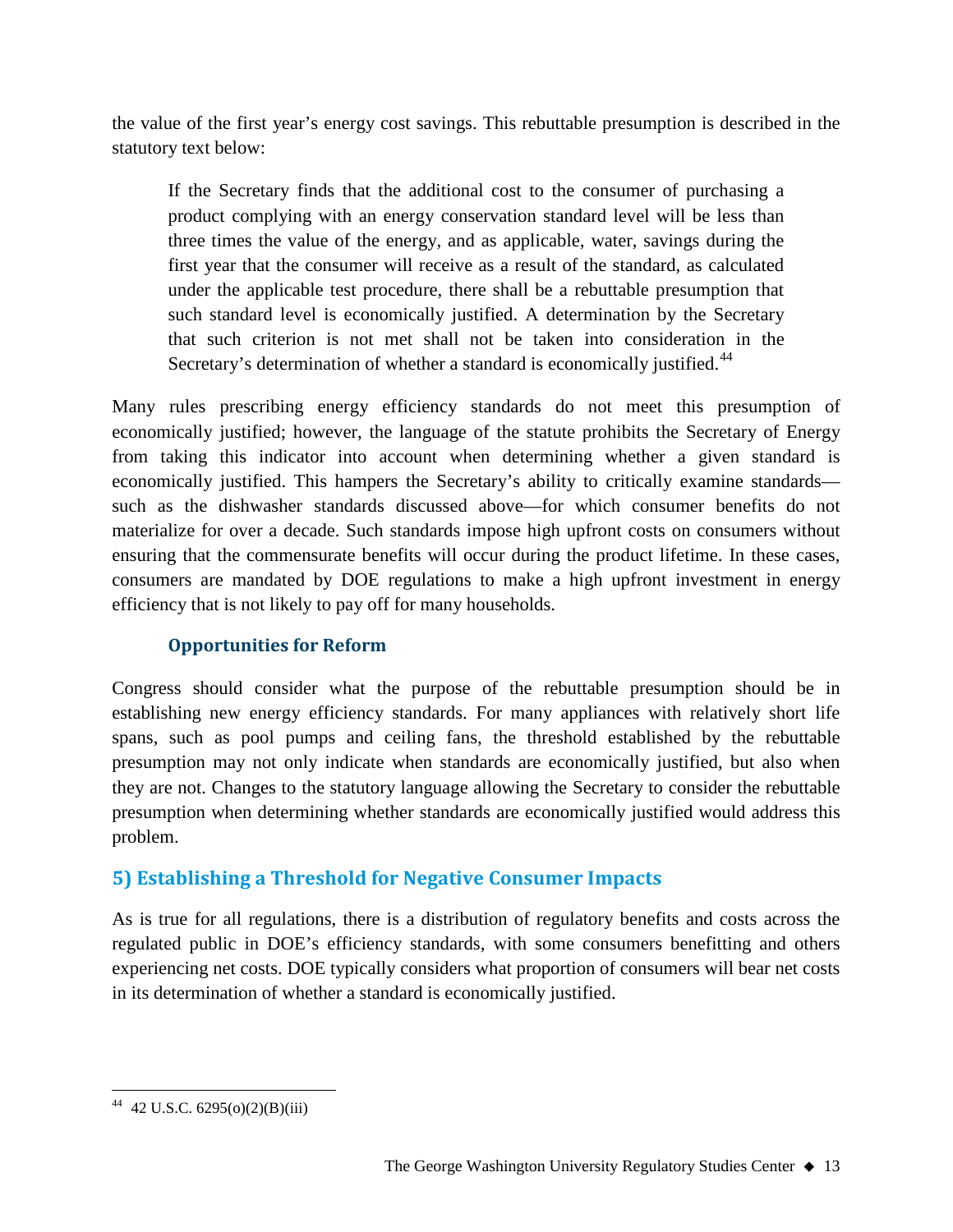However, it is unclear what threshold DOE is using, if any, to determine what proportion of consumers bearing net costs is too much. For example, in a 2011 rule the Secretary determined that 56% of consumers bearing a net cost for one product class of room air conditioners was economically unjustified.<sup>[45](#page-13-0)</sup> However, in 2015 the Secretary deemed economically justified a proposed standard for dishwashers which would have resulted in net costs for 53% of standard residential dishwasher consumers. $46,47$  $46,47$  $46,47$ 

One recent example is DOE's standards for split-system central air conditioners, which left a significant share of households bearing a net burden. DOE projected that between 25% and 45% of households will bear a net cost as a result of the efficiency standards, depending on the affected region.<sup>[48](#page-13-3)</sup> The most adversely affected regions are the hot-dry region and the hot-humid region, which together comprise 19 states.<sup>[49](#page-13-4)</sup> These regions include six of the nation's 15 most populous states which alone have a combined 29.6% of the total U.S. population.

This standard is not an outlier: many of DOE's efficiency rules pose net costs for large swaths of the regulated public, including its standards for residential dishwashers,<sup>[50](#page-13-5)</sup> furnace fans,<sup>[51](#page-13-6)</sup> water heaters,<sup>[52](#page-13-7)</sup> room air conditioners,<sup>[53](#page-13-8)</sup> pool heaters,<sup>[54](#page-13-9)</sup> and refrigerators.<sup>[55](#page-13-10)</sup> This indicates that not only

<span id="page-13-0"></span> $45$  "In particular, the fraction of consumers experiencing an LCC cost is 56 percent for room air conditioners with 8,000-13,999 Btu/h, with louvers, which is the product class with the largest market share. Based on the above findings, the Secretary has concluded that TSL 5 is not economically justified." 76 FR 22556

<span id="page-13-1"></span><sup>46</sup> DOE Proposed Rule, "Table V.3—Average LCC Savings Relative to the Base-Case Efficiency Distribution for Standard Residential Dishwashers." 79 FR 76171.

<span id="page-13-2"></span> $47$  However, as explained on page 14, due to pushback from the regulated community DOE decided not to finalize

<span id="page-13-3"></span>these standards. 48 82 FR 1832, *Table V-3—LCC Impacts Relative to the No-New-Standards Case for Split-System Central Air Conditioners*.

<span id="page-13-4"></span><sup>&</sup>lt;sup>49</sup> "The Hot-Dry region is comprised of four states (CA, AZ, NV, and NM); the Hot-Humid region is comprised of 15 mid-Atlantic and Southern States (VA, DE, DC, MD, GA, NC, SC, FL, AL, KY, MS, TN, AR, LA, OK, and part of WV)." The U.S. Department of Energy, *TECHNICAL SUPPORT DOCUMENT: ENERGY EFFICIENCY PROGRAM FOR CONSUMER PRODUCTS: Residential Central Air Conditioners and Heat Pumps*. "Chapter 7: Energy Use Analysis," Footnote c, page 7-4. August 2015.

<span id="page-13-5"></span><sup>&</sup>lt;sup>50</sup> DOE estimated that 18.7% of consumers would bear net costs, while only 17% of consumers would experience a net benefit (with 64.1% of consumers feeling no impact). 77 FR 31956, *Table V.20—Summary of Results for* 

<span id="page-13-9"></span><span id="page-13-6"></span>*Residential Dishwasher Trial Standard Levels: Consumer and Manufacturer Impacts*. 51 DOE estimated that between 24% and 33% consumers of the four most widely-used residential furnace fans (non-weatherized non-condensing gas, non-weatherized condensing gas, weatherized gas, and electric furnace/modular blower fans), which represent 80% of projected shipments through 2045, would experience net costs from the standards. 78 FR 64111 – 64113, *Tables V.2 through V.9*.

<span id="page-13-10"></span><span id="page-13-7"></span><sup>&</sup>lt;sup>52</sup> DOE estimated that 27% and 33% of Gas-Fired Storage Water Heater and Electric Storage Water Heater consumers, respectively, would bear net costs as a result of its rule. 75 FR 20186, *Tables VI.7 and VI.8*.

<span id="page-13-8"></span><sup>&</sup>lt;sup>53</sup> DOE estimated that half of the room air conditioner product classes regulated in this standard would result in net costs for between 22.7% and 64.6% of specific product class consumers. (Specific product classes and associated percent of consumers with net costs are as follows: Room Air Conditioners, > 11,000 Btu/h, Without Louvers - 22.7%; Room Air Conditioners, 8,000-13,999 Btu/h, With Louvers - 33.6%; Room Air Conditioners, < 6,000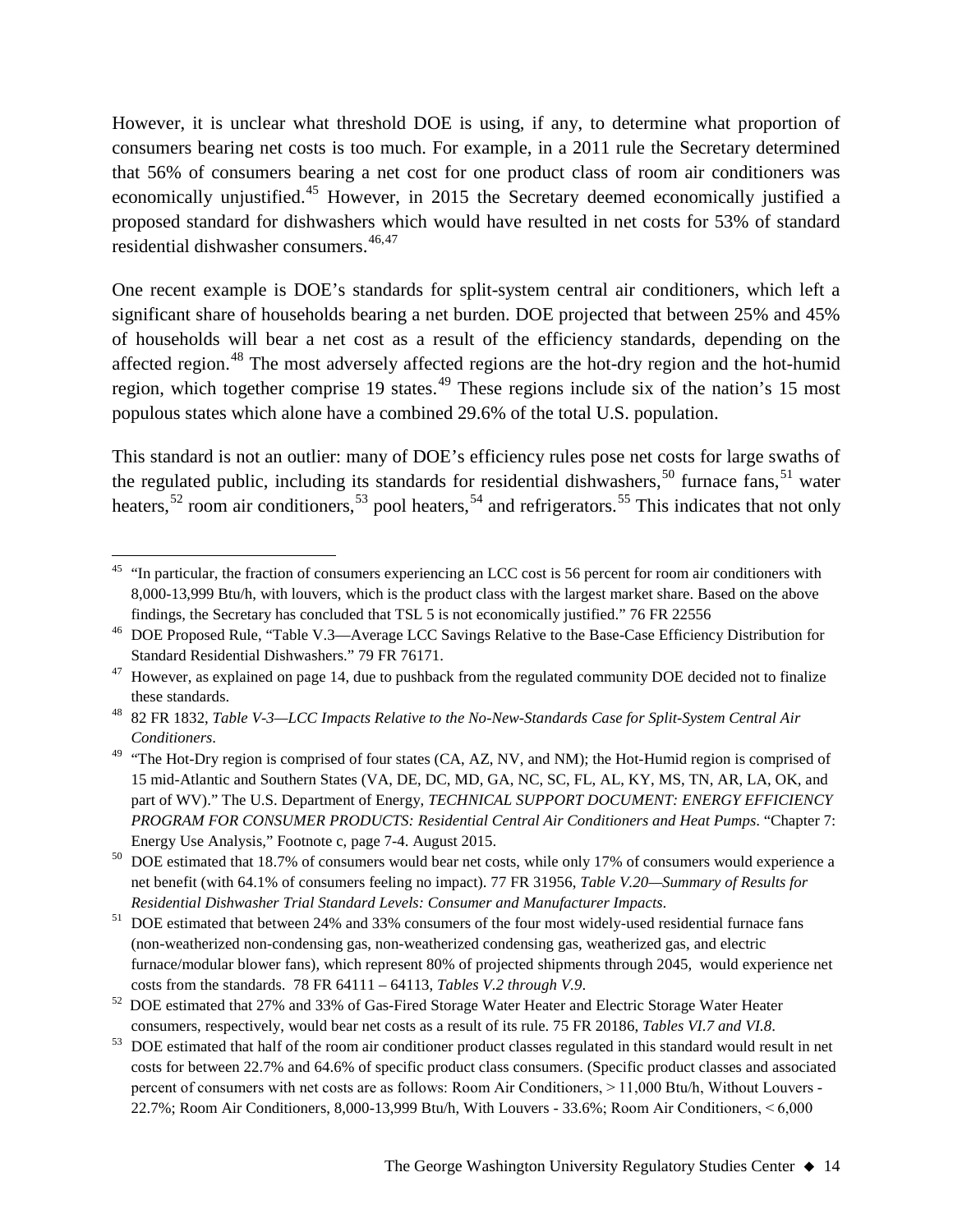is DOE's current approach inconsistent, but it also can lead to net costs for significant numbers of regulated consumers. These costs are particularly pernicious because, as DOE's analyses find, they tend to be particularly burdensome for low-income and elderly households.

In some cases, the Department took substantial net costs for consumers into account after receiving comments from the public, such as in its proposed revisions to the dishwasher standards and its proposed standards for residential gas furnaces. In both cases, DOE received comments noting the considerable costs to consumers that would result from its proposed standards. In response, DOE determined not to further pursue its revised dishwasher standards,<sup>[56](#page-14-0)</sup> and issued a revised proposed rule for residential gas furnaces to reduce the burdens on consumers.<sup>[57](#page-14-1)</sup> However, these revisions occurred after significant agency resources were dedicated to developing and publishing proposed standards. A consistent standard for determining how much net cost is too much would preserve these agency resources and prevent consumers from being burdened with insufficiently tailored regulations.

#### **Opportunities for Reform**

The Department should consider establishing consistent internal standards for how to regulate when significant proportions of the regulated public would bear net costs, perhaps including a threshold for consumer net costs beyond which standards are considered economically unjustified. Alternatively, Congress could consider the appropriate threshold for population proportion that is disproportionately burdened by DOE's standards.

The EPCA as amended currently lists seven factors which the Secretary of Energy shall consider in determining whether a standard is economically justified, including "the economic impact of the standard on the manufacturers and on the consumers of the products subject to such standard."[58](#page-14-2) Congress could add to this provision a specification outlining which economic impacts on consumers are acceptable—for instance, by stating a rebuttable presumption that a standard imposing net costs on 30% or more of relevant consumers is not economically justified.

 $\overline{a}$ 

Btu/h, With Louvers - 64.6%. For one additional product class, Room Air Conditioners, > 25,000 Btu/h, With Louvers, DOE estimated that only 3.5% of consumers would benefit, while 8.9% would experience net costs and 87.6% would feel no impact.) 76 FR 22531 – 3, *Tables V.9 through V.14 at TSL 4.*

<sup>&</sup>lt;sup>54</sup> DOE estimated that 78% of consumers would either feel no effect of the standard or bear a net cost, while only 22% would benefit. 75 FR 20188, *Table VI.16—Gas-Fired Pool Heaters: LCC and PBP Results*.

<sup>&</sup>lt;sup>55</sup> DOE estimated that 46% of consumers of top-mount refrigerator-freezers and 42% of consumers of side-by-side refrigerator-freezers would bear net costs from its standard. 76 FR 57565 – 6, *Table VI.5 and Table VI.7*.

<span id="page-14-0"></span><sup>&</sup>lt;sup>56</sup> Department of Energy Final Rule, "Energy Conservation Program: Energy Conservation Standards for Residential Dishwashers," 81 FR 90072. December 13, 2016.

<span id="page-14-1"></span><sup>&</sup>lt;sup>57</sup> Department of Energy Supplemental Notice of Proposed Rulemaking, "Energy Conservation Program: Energy Conservation Standards for Residential Furnaces," 81 FR 65719. September 23, 2016. 58 42 U.S.C. §6295(o)(2)(B)(i)(I-VII)

<span id="page-14-2"></span>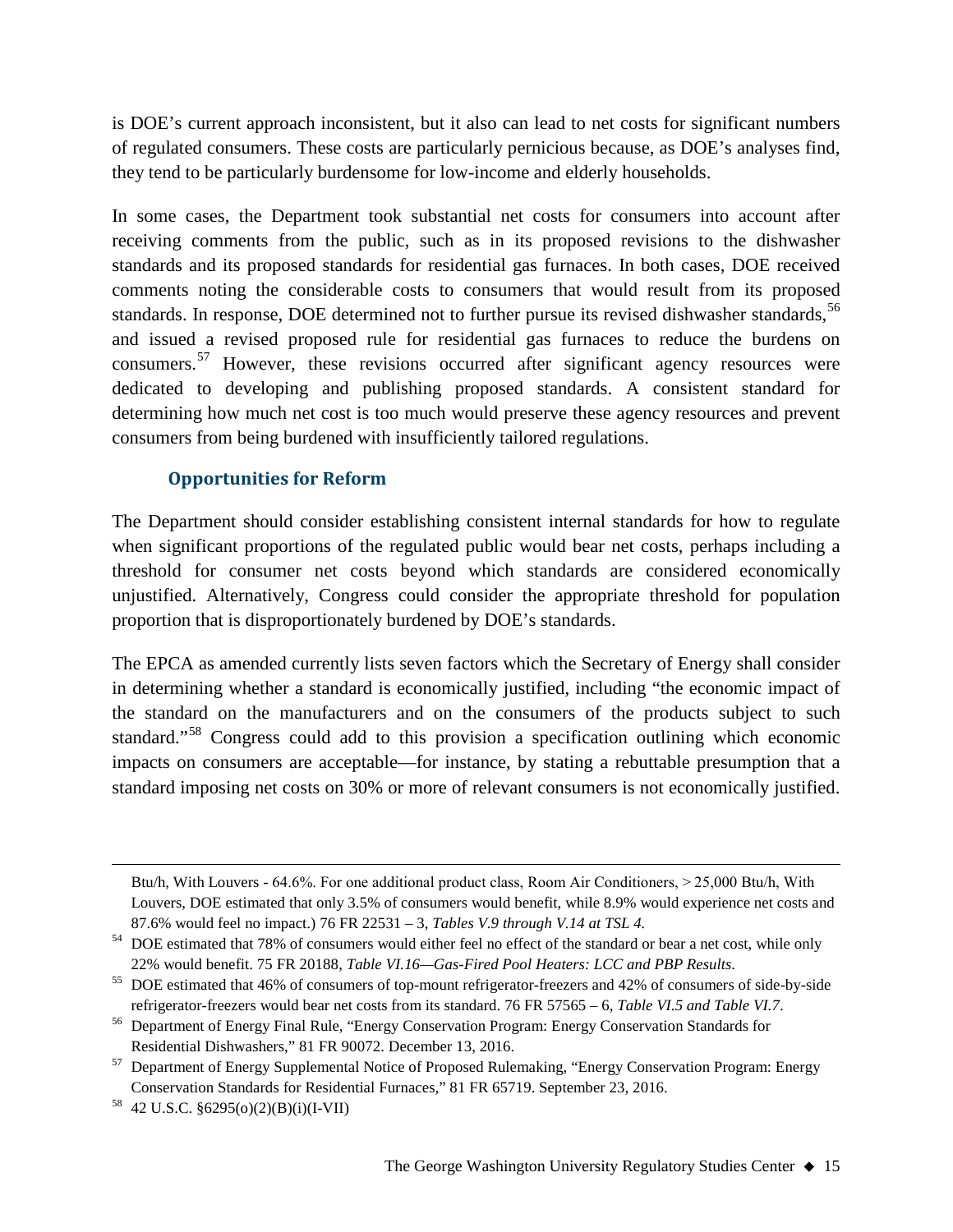One potential approach would be to render every standard surpassing that threshold voluntary, such as through the use of efficiency labeling.

## **6) Restricting the Use of Direct Final Rules**

The EPCA currently grants DOE the authority to issue energy efficiency standards via direct final rule (DFR), which allows the Department to issue a standard in final form without going through the traditional notice-and-comment process. This authority is limited to circumstances where DOE receives:

a statement that is submitted jointly by interested persons that are fairly representative of relevant points of view (including representatives of manufacturers of covered products, States, and efficiency advocates), as determined by the Secretary, and contains recommendations with respect to an energy or water conservation standard...<sup>[59](#page-15-0)</sup>

In such a case, the Department may issue a DFR to establish the jointly recommended standards.

Between 2010 and 2014, DOE used this mechanism to implement standards for dishwashers,  $60$ residential central air conditioners and heat pumps,<sup>[61](#page-15-2)</sup> clothes washers,<sup>[62](#page-15-3),[63](#page-15-4)</sup> and room air conditioners.<sup>[64](#page-15-5)</sup> DOE estimates that together these rules would result in \$1.15 billion in costs to consumers and \$4.25 billion in benefits  $(2010\text{\$})$ .<sup>[65](#page-15-6)</sup> These are large rules that merit careful consideration and review rather than a direct final rulemaking that diverges from the traditional rulemaking process.

As far as direct final rules are concerned, EPCA is a statutory exception to the rule. As Susan Dudley and Jerry Brito explain in *Regulation: A Primer*:

The [Administrative Procedure Act] provides "good cause" exemptions to the informal rulemaking notice-and-comment requirements if the regulatory agency can show that traditional procedures are "impracticable, unnecessary, or contrary

<span id="page-15-0"></span><sup>&</sup>lt;sup>59</sup> Public Law 94–163, as Amended. "ENERGY POLICY AND CONSERVATION ACT,"  $\S 325$  (p)(4)(A). <http://legcounsel.house.gov/Comps/EPCA.pdf>

<span id="page-15-1"></span><sup>&</sup>lt;sup>60</sup> 77 FR 31917

<span id="page-15-2"></span><sup>61</sup> 76 FR 37407

<span id="page-15-3"></span><sup>62</sup> 77 FR 32307

<span id="page-15-4"></span><sup>63 76</sup> FR 22453

<span id="page-15-5"></span><sup>&</sup>lt;sup>64</sup> 76 FR 22453

<span id="page-15-6"></span><sup>&</sup>lt;sup>65</sup> See the totals for RINs 1904-AC64, 1904-AA89, 1904-AB90, and 1904-AC06 in Appendix B of: Sofie E. Miller, "Whose Benefits Are They, Anyway? Examining the Benefits of Energy Efficiency Rules 2007 – 2014." *The George Washington University Regulatory Studies Center*, September 2, 2015. [https://regulatorystudies.columbian.gwu.edu/whose-benefits-are-they-anyway-examining-benefits-energy](https://regulatorystudies.columbian.gwu.edu/whose-benefits-are-they-anyway-examining-benefits-energy-efficiency-rules-2007-2014)[efficiency-rules-2007-2014](https://regulatorystudies.columbian.gwu.edu/whose-benefits-are-they-anyway-examining-benefits-energy-efficiency-rules-2007-2014)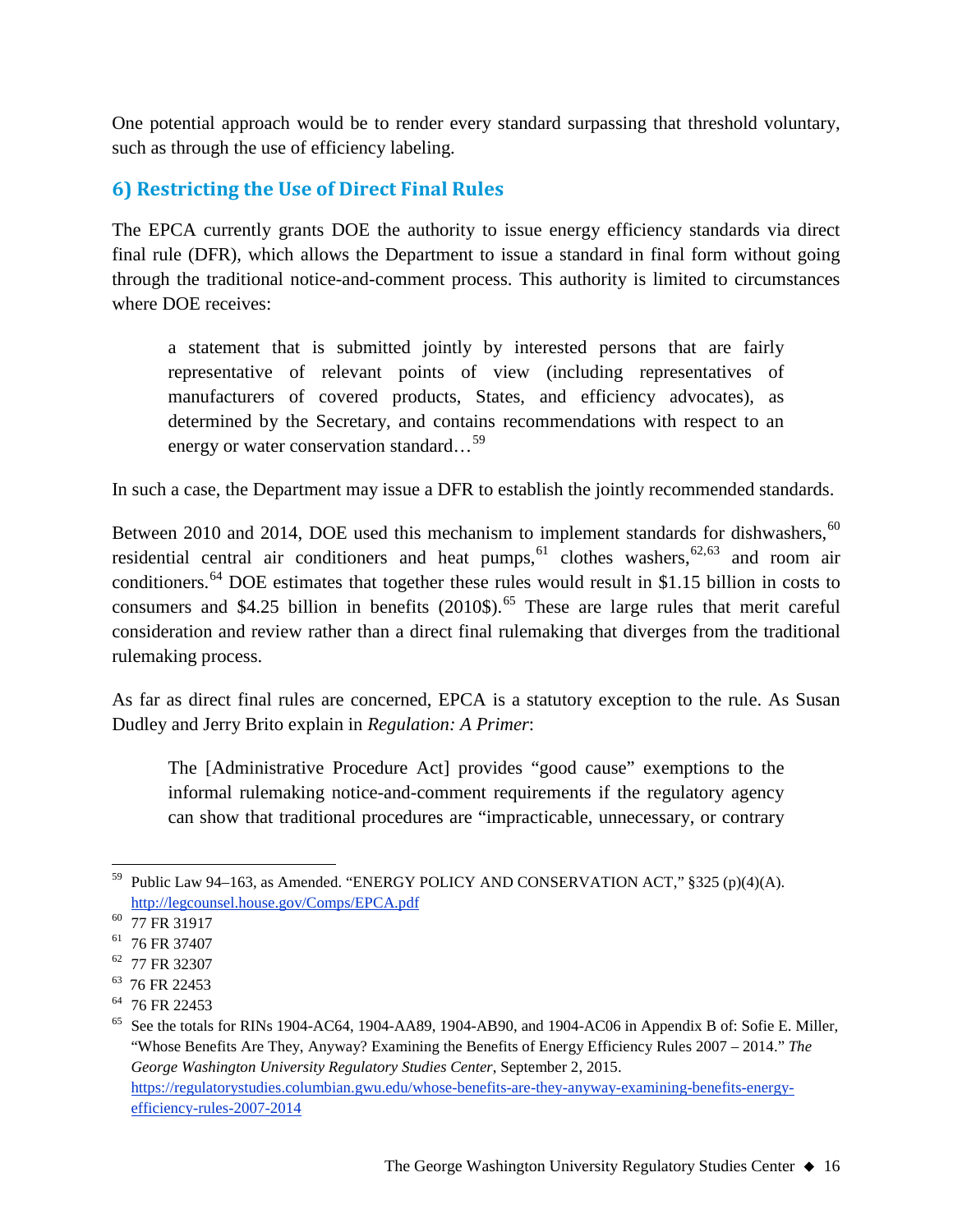to the public interest"… Agencies will also sometimes use Direct Final Rules (DFRs) to issue regulations considered "routine or noncontroversial," relying on the "unnecessary" component of the "good cause" exception. For example, the EPA routinely issues DFRs to approve revisions to state implementation plans under the Clean Air Act, and these generate little or no public comment. DFRs become effective on a certain date unless the agency receives adverse public comment. If it does, it must withdraw the rule, but it may commence regular informal notice-and-comment rulemaking to promulgate the regulation.<sup>[66](#page-16-0)</sup>

DOE's DFR for dishwashers had many problems already noted here, including unreasonable assumptions about product lifetime and disproportionate distribution of consumers who experience net costs versus net benefits.<sup>[67](#page-16-1)</sup> Another recent example is the 2017 DFR for central air conditioners and heat pumps, described above, which left a significant share of households bearing a net burden. DOE projected that between 25% and 45% of households will bear a net cost as a result of the efficiency standards, depending on the affected region.<sup>[68](#page-16-2)</sup> Although less stringent regulatory alternatives were available—and were projected by DOE to provide consumers with greater benefits at a lower cost—DOE did not deviate from the high cost recommendation provided in its DFR, despite receiving adverse comment.

Although DOE determined that the negotiated rulemaking committee's recommendations on which the air conditioner and heat pump DFR was based "was submitted jointly by interested persons that are fairly representative of relevant points of view,"[69](#page-16-3) there is no point of view within the negotiated rulemaking committee representing the interests of consumers, who are directly burdened by this rule. DOE should not pursue such regulations via direct final rule, as this burdens consumers and shortcuts their participation in the rulemaking process.

#### **Opportunities for Reform**

DOE should be particularly cautious before enacting new efficiency standards via direct final rule given the significant economic burden they pose to U.S. households and the lack of a consumer voice in the negotiated rulemaking process. The EPCA should be revised to restrict the use of these rules, which cuts consumers out of the rulemaking process and provides an

<span id="page-16-0"></span> <sup>66</sup> Susan E. Dudley & Jerry Brito. Chapter 4, "The Regulatory Process: How the Sausage is Made" in Regulation: A Primer, 2nd Ed. *Mercatus Center at George Mason University and the George Washington University Regulatory Studies Center*. 2012. 67 DOE estimated that 18.7% of consumers would bear net costs, while only 17% of consumers would experience a

<span id="page-16-1"></span>net benefit (with 64.1% of consumers feeling no impact). 77 FR 31956, *Table V.20—Summary of Results for* 

<span id="page-16-2"></span>*Residential Dishwasher Trial Standard Levels: Consumer and Manufacturer Impacts*. 68 82 FR 1832, *Table V-3—LCC Impacts Relative to the No-New-Standards Case for Split-System Central Air Conditioners*.

<span id="page-16-3"></span><sup>69</sup> 82 FR 1791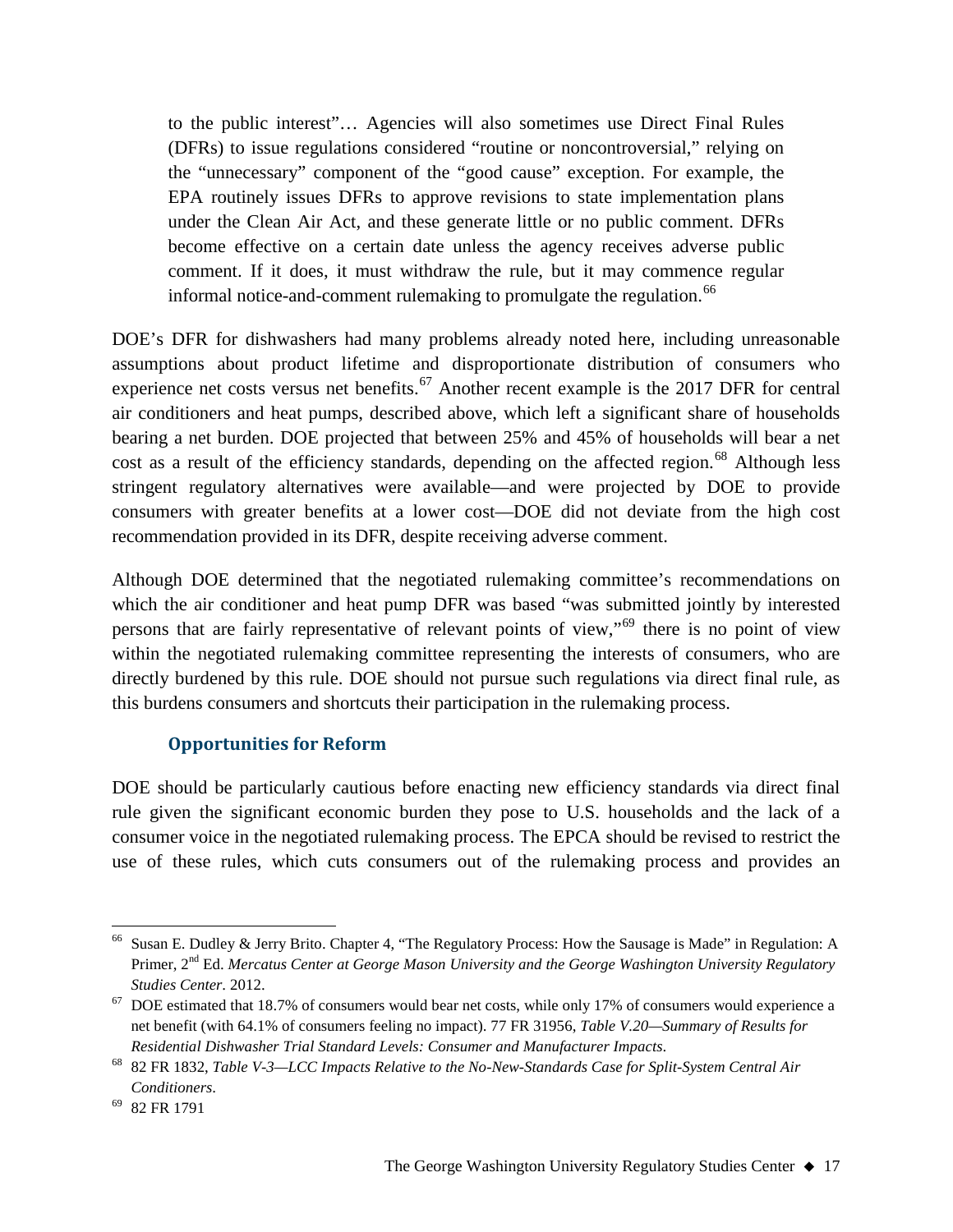opportunity for businesses to restrict competition. Consumers are inadequately represented in the negotiated rulemakings that lead to direct final rules. Barring comprehensive reform to end the use of direct final rules, EPCA should be amended to require negotiated rulemakings and joint petitions to include consumer representatives.

# **7) Measuring Anti-Competitive Effects**

As noted in a 2016 *Regulatory Insight* by the GW Regulatory Studies Center, regulations have had a significant influence on marketplace competition since the formation of the U.S. federal regulatory system.<sup>[70](#page-17-0)</sup> Recognizing the importance of this relationship, on April  $15<sup>th</sup>$  2016 President Barack Obama signed Executive Order 13725 instructing federal agencies to identify and address barriers to competition. DOE could greatly benefit from an opportunity in statute to reevaluate existing rules that create barriers to competition.

Pursuant to EPCA, DOE is required to consider "the impact of any lessening of competition, as determined in writing by the U.S. Attorney General, that is likely to result from the imposition of the standard" before finalizing a new energy efficiency rule.<sup>[71](#page-17-1)</sup> This evaluation is conducted by the Antitrust Division within the Department of Justice (DOJ).

While this prospective evaluation is finalized before the rule goes into effect, it is also important to measure anti-competitive effects after a standard is implemented to determine whether the standard is economically justified, as required by statute. DOE may want to consult with DOJ in this process, and should consider applying the Herfindahl-Hirschman Index (HHI), which DOJ uses to evaluate the anti-competitive effects of mergers, to measure concentration in the regulated industries pre- and post-enforcement of these standards.<sup>[72](#page-17-2)</sup> DOJ should report the results to Congress in addition to DOE.

#### **Opportunities for Reform**

As it plans for retrospective review of each of its economically-significant efficiency regulations, DOE should commit to measuring any anti-competitive effects, and to examining changes in the HHI upon implementation of its standards. In some cases, it may be appropriate to use other measures or proxies to evaluate the effects of efficiency standards on competition.<sup>[73](#page-17-3)</sup>

<span id="page-17-0"></span><sup>&</sup>lt;sup>70</sup> Sofie E. Miller, Daniel R. Pérez, Susan E. Dudley, & Brian Mannix. "Regulatory Reforms to Enhance Competition: Recommendations for Implementing Executive Order 13725." The George Washington University Regulatory Studies Center. May 11, 2016.

<span id="page-17-1"></span><sup>71</sup> 42 U.S.C. 6295(o)(2)(B)(i)(V). [http://www.gpo.gov/fdsys/pkg/USCODE-2010-title42/pdf/USCODE-2010](http://www.gpo.gov/fdsys/pkg/USCODE-2010-title42/pdf/USCODE-2010-title42-chap77-subchapIII-partA-sec6295.pdf) [title42-chap77-subchapIII-partA-sec6295.pdf](http://www.gpo.gov/fdsys/pkg/USCODE-2010-title42/pdf/USCODE-2010-title42-chap77-subchapIII-partA-sec6295.pdf)

<span id="page-17-2"></span><sup>72</sup> "Herfindahl-Hirschman Index." *Antitrust Division: Public Documents: Merger Enforcement*. U.S. Department of Justice. Last updated July 29, 2015. <https://www.justice.gov/atr/herfindahl-hirschman-index>

<span id="page-17-3"></span> $73$  For example, in cases where DOE rules shift production from an entire market segment (e.g. from gas equipment to electric), the HHI may not be an appropriate measure of changes in competition.